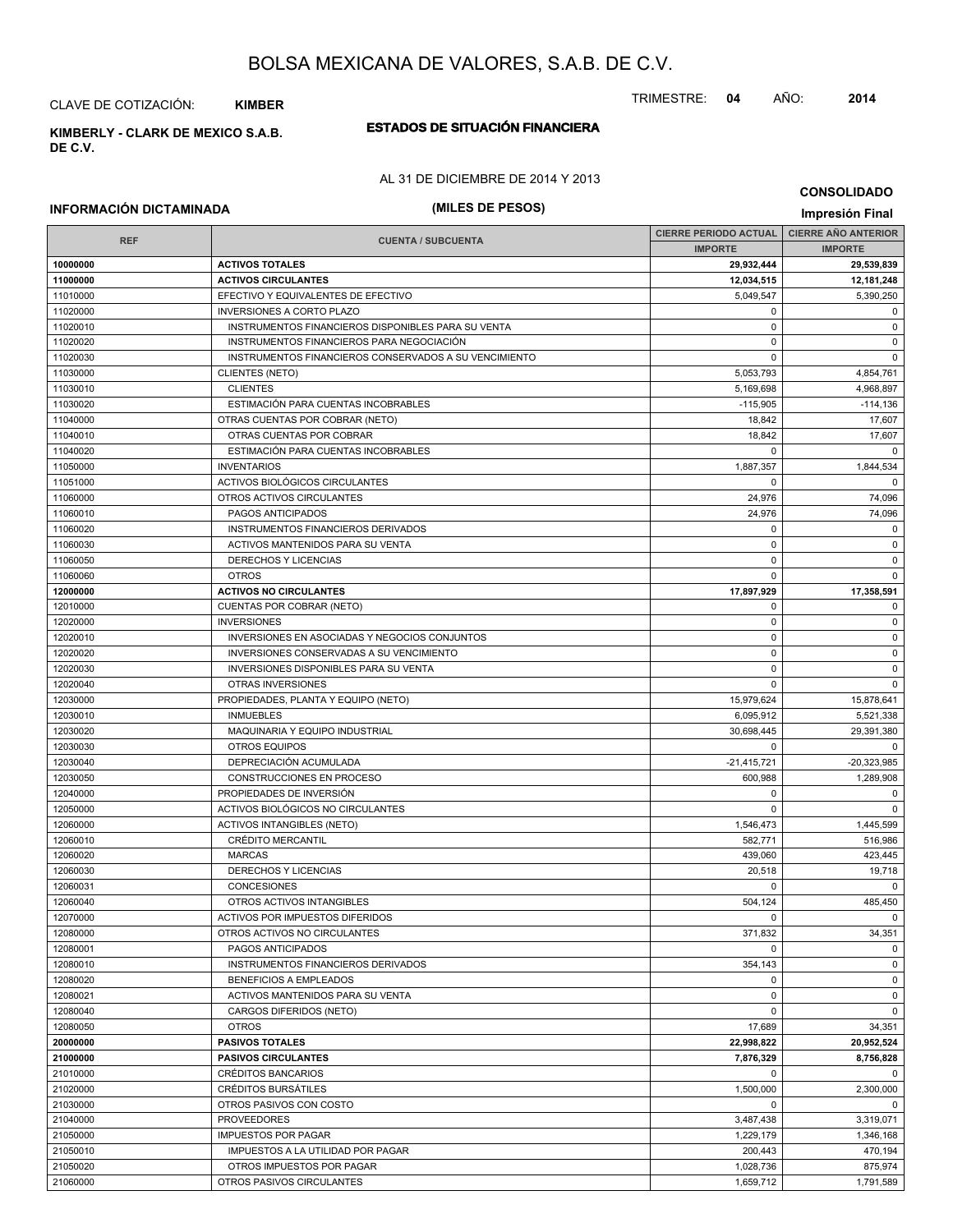CLAVE DE COTIZACIÓN: **KIMBER**

**ESTADOS DE SITUACIÓN FINANCIERA KIMBERLY - CLARK DE MEXICO S.A.B. DE C.V.**

### AL 31 DE DICIEMBRE DE 2014 Y 2013

### **CONSOLIDADO**

## **INFORMACIÓN DICTAMINADA (MILES DE PESOS) Impresión Final**

| <b>REF</b> | <b>CUENTA / SUBCUENTA</b>                                                                | <b>CIERRE PERIODO ACTUAL</b> | <b>CIERRE AÑO ANTERIOR</b> |
|------------|------------------------------------------------------------------------------------------|------------------------------|----------------------------|
|            |                                                                                          | <b>IMPORTE</b>               | <b>IMPORTE</b>             |
| 21060010   | <b>INTERESES POR PAGAR</b>                                                               | 136,631                      | 102,960                    |
| 21060020   | INSTRUMENTOS FINANCIEROS DERIVADOS                                                       | 0                            | $\mathbf 0$                |
| 21060030   | <b>INGRESOS DIFERIDOS</b>                                                                | 0                            | $\mathbf 0$                |
| 21060050   | <b>BENEFICIOS A EMPLEADOS</b>                                                            | 925,085                      | 1,085,471                  |
| 21060060   | <b>PROVISIONES</b>                                                                       | 202,872                      | 184,243                    |
| 21060061   | PASIVOS RELACIONADOS CON ACTIVOS MANTENIDOS PARA SU VENTA CIRCULANTES                    | 0                            | $\mathbf 0$                |
| 21060080   | <b>OTROS</b>                                                                             | 395,124                      | 418,915                    |
| 22000000   | <b>PASIVOS NO CIRCULANTES</b>                                                            | 15,122,493                   | 12,195,696                 |
| 22010000   | <b>CRÉDITOS BANCARIOS</b>                                                                | 0                            | $\mathbf 0$                |
| 22020000   | <b>CRÉDITOS BURSÁTILES</b>                                                               | 13,086,817                   | 10,177,845                 |
| 22030000   | OTROS PASIVOS CON COSTO                                                                  | $\mathbf 0$                  | $\Omega$                   |
| 22040000   | PASIVOS POR IMPUESTOS DIFERIDOS                                                          | 1,712,511                    | 1,712,747                  |
| 22050000   | OTROS PASIVOS NO CIRCULANTES                                                             | 323,165                      | 305,104                    |
| 22050010   | INSTRUMENTOS FINANCIEROS DERIVADOS                                                       | 134,718                      | 160,131                    |
| 22050020   | <b>INGRESOS DIFERIDOS</b>                                                                | 0                            | $\mathbf 0$                |
| 22050040   | <b>BENEFICIOS A EMPLEADOS</b>                                                            | 124,364                      | 56,243                     |
| 22050050   | <b>PROVISIONES</b>                                                                       | $\mathbf 0$                  | $\Omega$                   |
| 22050051   | PASIVOS RELACIONADOS CON ACTIVOS MANTENIDOS PARA SU VENTA NO CIRCULANTES                 | 0                            | $\mathbf 0$                |
| 22050070   | <b>OTROS</b>                                                                             | 64,083                       | 88,730                     |
| 30000000   | <b>CAPITAL CONTABLE</b>                                                                  | 6,933,622                    | 8,587,315                  |
| 30010000   | CAPITAL CONTABLE DE LA PARTICIPACIÓN CONTROLADORA                                        | 6,933,622                    | 8,587,315                  |
| 30030000   | <b>CAPITAL SOCIAL</b>                                                                    | 2,874,706                    | 2,900,918                  |
| 30040000   | ACCIONES RECOMPRADAS                                                                     | $\mathbf 0$                  | $\mathbf 0$                |
| 30050000   | PRIMA EN EMISIÓN DE ACCIONES                                                             | $\mathbf 0$                  | $\mathbf 0$                |
| 30060000   | APORTACIONES PARA FUTUROS AUMENTOS DE CAPITAL                                            | $\mathbf 0$                  | $\mathbf 0$                |
| 30070000   | OTRO CAPITAL CONTRIBUIDO                                                                 | $\Omega$                     | $\Omega$                   |
| 30080000   | UTILIDADES RETENIDAS (PERDIDAS ACUMULADAS)                                               | 4,106,644                    | 5,847,545                  |
| 30080010   | <b>RESERVA LEGAL</b>                                                                     | 2,193                        | 2,193                      |
| 30080020   | <b>OTRAS RESERVAS</b>                                                                    | $\Omega$                     | $\Omega$                   |
| 30080030   | RESULTADOS DE EJERCICIOS ANTERIORES                                                      | 560,333                      | 1,226,310                  |
| 30080040   | <b>RESULTADO DEL EJERCICIO</b>                                                           | 3,544,118                    | 4,619,042                  |
| 30080050   | <b>OTROS</b>                                                                             | $\Omega$                     | $\Omega$                   |
| 30090000   | OTROS RESULTADOS INTEGRALES ACUMULADOS (NETOS DE IMPUESTOS)                              | $-47,728$                    | $-161,148$                 |
| 30090010   | GANANCIAS POR REVALUACIÓN DE PROPIEDADES                                                 | $\Omega$                     | $\Omega$                   |
| 30090020   | GANANCIAS (PERDIDAS) ACTUARIALES POR OBLIGACIONES LABORALES                              | $-88,373$                    | $-57,033$                  |
| 30090030   | RESULTADO POR CONVERSIÓN DE MONEDAS EXTRANJERAS                                          | 145,682                      | 7,976                      |
| 30090040   | CAMBIOS EN LA VALUACIÓN DE ACTIVOS FINANCIEROS DISPONIBLES PARA SU VENTA                 | $\Omega$                     | $\Omega$                   |
| 30090050   | CAMBIOS EN LA VALUACIÓN DE INSTRUMENTOS FINANCIEROS DERIVADOS                            | $-105,037$                   | $-112,091$                 |
| 30090060   | CAMBIOS EN EL VALOR RAZONABLE DE OTROS ACTIVOS                                           | $\Omega$                     | $\Omega$                   |
| 30090070   | PARTICIPACIÓN EN OTROS RESULTADOS INTEGRALES DE ASOCIADAS Y NEGOCIOS<br><b>CONJUNTOS</b> | $\Omega$                     | $\Omega$                   |
| 30090080   | OTROS RESULTADOS INTEGRALES                                                              | $\Omega$                     | $\Omega$                   |
| 30020000   | CAPITAL CONTABLE DE LA PARTICIPACIÓN NO CONTROLADORA                                     | $\Omega$                     | $\Omega$                   |

#### TRIMESTRE: **04** AÑO: **2014**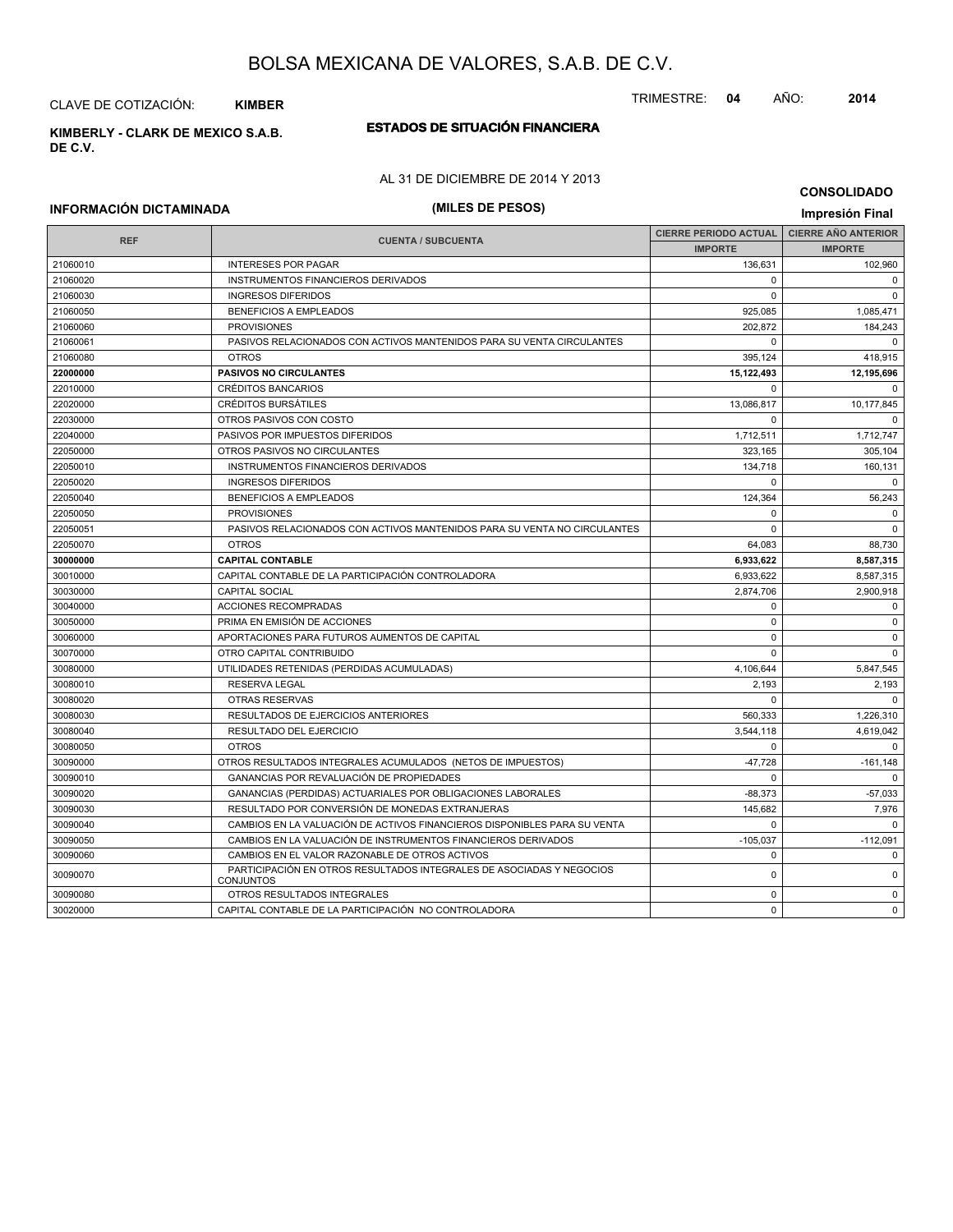(1) ESTE CONCEPTO SE DEBERÁ LLENAR CUANDO SE HAYAN OTORGADO GARANTÍAS QUE AFECTEN EL EFECTIVO Y EQUIVALENTE DE EFECTIVO

## BOLSA MEXICANA DE VALORES, S.A.B. DE C.V.

## CLAVE DE COTIZACIÓN: **KIMBER**

**DE C.V.**

## **ESTADOS DE SITUACIÓN FINANCIERA KIMBERLY - CLARK DE MEXICO S.A.B. DATOS INFORMATIVOS**

AL 31 DE DICIEMBRE DE 2014 Y 2013

## **INFORMACIÓN DICTAMINADA (MILES DE PESOS) Impresión Final**

(\*) DATOS EN UNIDADES

|            |                                             | <b>CIERRE PERIODO ACTUAL</b> | <b>CIERRE AÑO ANTERIOR</b> |  |
|------------|---------------------------------------------|------------------------------|----------------------------|--|
| <b>REF</b> | <b>CONCEPTOS</b>                            | <b>IMPORTE</b>               | <b>IMPORTE</b>             |  |
| 91000010   | PASIVOS MONEDA EXTRANJERA CORTO PLAZO       | 2,080,930                    | 1,869,869                  |  |
| 91000020   | PASIVOS MONEDA EXTRANJERA LARGO PLAZO       | 3,687,500                    | 0                          |  |
| 91000030   | CAPITAL SOCIAL NOMINAL                      | 8,454                        | 8,531                      |  |
| 91000040   | CAPITAL SOCIAL POR ACTUALIZACIÓN            | 2,866,252                    | 2,892,387                  |  |
| 91000050   | FONDOS PARA PENSIONES Y PRIMA DE ANTIGÜEDAD | 370,168                      | 398,511                    |  |
| 91000060   | NUMERO DE FUNCIONARIOS (*)                  |                              | $\mathbf 0$                |  |
| 91000070   | NUMERO DE EMPLEADOS (*)                     | 2,644                        | 2,654                      |  |
| 91000080   | NUMERO DE OBREROS (*)                       | 5,254                        | 5,144                      |  |
| 91000090   | NUMERO DE ACCIONES EN CIRCULACIÓN (*)       | 3,099,090,878                | 3,127,349,476              |  |
| 91000100   | NUMERO DE ACCIONES RECOMPRADAS (*)          | 42,013,650                   | 26,299,649                 |  |
| 91000110   | EFECTIVO RESTRINGIDO (1)                    |                              | 0                          |  |
| 91000120   | DEUDA DE ASOCIADAS GARANTIZADA              |                              | 0                          |  |

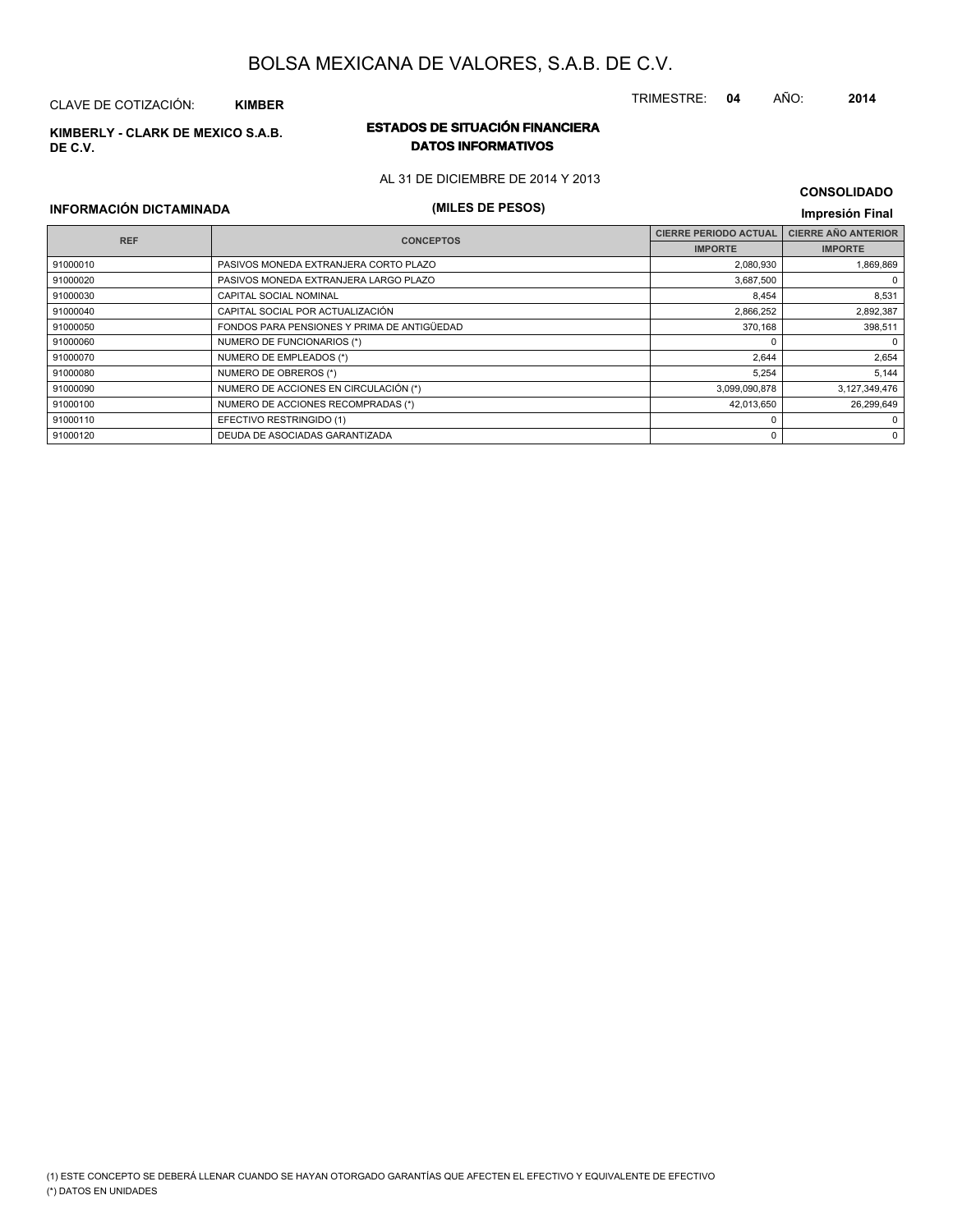**KIMBERLY - CLARK DE MEXICO S.A.B. DE C.V.** CLAVE DE COTIZACIÓN: **KIMBER** TRIMESTRE: **04** AÑO: **2014**

#### **ESTADOS DE RESULTADOS**

**CONSOLIDADO**

#### POR LOS PERIODOS DE DOCE Y TRES MESES TERMINADOS AL 31 DE DICIEMBRE DE 2014 Y 2013

| INFORMACIÓN DICTAMINADA | (MILES DE PESOS)                                                              |                  |                                          |                  | Impresión Final  |
|-------------------------|-------------------------------------------------------------------------------|------------------|------------------------------------------|------------------|------------------|
|                         |                                                                               |                  | <b>AÑO ACTUAL</b><br><b>AÑO ANTERIOR</b> |                  |                  |
| <b>REF</b>              | <b>CUENTA / SUBCUENTA</b>                                                     | <b>ACUMULADO</b> | <b>TRIMESTRE</b>                         | <b>ACUMULADO</b> | <b>TRIMESTRE</b> |
| 40010000                | <b>INGRESOS NETOS</b>                                                         | 29,106,853       | 7,638,264                                | 29,677,516       | 7,262,930        |
| 40010010                | <b>SERVICIOS</b>                                                              | $\mathbf 0$      | $\mathbf 0$                              | $\mathbf 0$      | $\mathbf 0$      |
| 40010020                | <b>VENTA DE BIENES</b>                                                        | 29,106,853       | 7,638,264                                | 29,677,516       | 7,262,930        |
| 40010030                | <b>INTERESES</b>                                                              | 0                | $\mathbf 0$                              | 0                | $\mathbf 0$      |
| 40010040                | <b>REGALIAS</b>                                                               | $\mathbf 0$      | $\mathbf 0$                              | $\mathbf 0$      | $\mathbf 0$      |
| 40010050                | <b>DIVIDENDOS</b>                                                             | $\mathsf 0$      | $\mathbf 0$                              | $\mathbf 0$      | $\mathbf 0$      |
| 40010060                | ARRENDAMIENTO                                                                 | $\pmb{0}$        | $\mathbf 0$                              | $\mathbf 0$      | $\mathbf 0$      |
| 40010061                | <b>CONSTRUCCIÓN</b>                                                           | $\mathsf 0$      | $\Omega$                                 | $\mathbf 0$      | $\mathbf 0$      |
| 40010070                | <b>OTROS</b>                                                                  | $\mathbf 0$      | $\mathbf 0$                              | $\mathbf 0$      | $\mathbf 0$      |
| 40020000                | <b>COSTO DE VENTAS</b>                                                        | 18,379,732       | 4,866,364                                | 17,759,990       | 4,354,777        |
| 40021000                | UTILIDAD (PÉRDIDA) BRUTA                                                      | 10,727,121       | 2,771,900                                | 11,917,526       | 2,908,153        |
| 40030000                | <b>GASTOS GENERALES</b>                                                       | 4,857,069        | 1,273,179                                | 4,709,510        | 1,204,004        |
| 40040000                | UTILIDAD (PÉRDIDA) ANTES DE OTROS INGRESOS Y GASTOS, NETO                     | 5.870.052        | 1,498,721                                | 7,208,016        | 1,704,149        |
| 40050000                | OTROS INGRESOS Y (GASTOS), NETO                                               | $\mathbf 0$      | $\mathbf 0$                              | $\mathbf{0}$     | 0                |
| 40060000                | UTILIDAD (PÉRDIDA) DE OPERACIÓN (*)                                           | 5,870,052        | 1,498,721                                | 7,208,016        | 1,704,149        |
| 40070000                | <b>INGRESOS FINANCIEROS</b>                                                   | 227,327          | 62,708                                   | 148,201          | 51,790           |
| 40070010                | <b>INTERESES GANADOS</b>                                                      | 227,327          | 62.708                                   | 126.874          | 39.532           |
| 40070020                | UTILIDAD POR FLUCTUACIÓN CAMBIARIA, NETO                                      | $\mathbf 0$      | $\mathbf 0$                              | 21,327           | 12,258           |
| 40070030                | UTILIDAD POR DERIVADOS, NETO                                                  | $\mathsf 0$      | $\mathbf 0$                              | $\mathbf 0$      | $\mathbf 0$      |
| 40070040                | UTILIDAD POR CAMBIOS EN VALOR RAZONABLE DE INSTRUMENTOS<br><b>FINANCIEROS</b> | $\mathbf 0$      | $\Omega$                                 | $\Omega$         | $\mathbf 0$      |
| 40070050                | OTROS INGRESOS FINANCIEROS                                                    | $\mathbf 0$      | $\mathbf 0$                              | $\mathbf 0$      | $\mathbf 0$      |
| 40080000                | <b>GASTOS FINANCIEROS</b>                                                     | 1,023,380        | 331,044                                  | 746,952          | 194,514          |
| 40080010                | INTERESES DEVENGADOS A CARGO                                                  | 906,458          | 233,030                                  | 746,952          | 194,514          |
| 40080020                | PÉRDIDA POR FLUCTUACIÓN CAMBIARIA, NETO                                       | 116,922          | 98,014                                   | 0                | $\pmb{0}$        |
| 40080030                | PÉRDIDA POR DERIVADOS. NETO                                                   | $\mathbf 0$      | $\Omega$                                 | $\Omega$         | $\mathbf 0$      |
| 40080050                | PÉRDIDA POR CAMBIOS EN VALOR RAZONABLE DE INSTRUMENTOS<br><b>FINANCIEROS</b>  | $\mathbf 0$      | $\mathbf 0$                              | $\mathbf 0$      | $\mathbf 0$      |
| 40080060                | OTROS GASTOS FINANCIEROS                                                      | $\mathbf 0$      | $\mathbf 0$                              | $\mathbf 0$      | $\mathbf 0$      |
| 40090000                | <b>INGRESOS (GASTOS) FINANCIEROS NETO</b>                                     | -796.053         | $-268,336$                               | $-598,751$       | $-142,724$       |
| 40100000                | PARTICIPACIÓN EN LOS RESULTADOS DE ASOCIADAS Y NEGOCIOS<br><b>CONJUNTOS</b>   | $\mathbf 0$      | $\Omega$                                 | $\mathbf 0$      | 0                |
| 40110000                | UTILIDAD (PÉRDIDA) ANTES DE IMPUESTOS A LA UTILIDAD                           | 5,073,999        | 1,230,385                                | 6,609,265        | 1,561,425        |
| 40120000                | <b>IMPUESTOS A LA UTILIDAD</b>                                                | 1,529,881        | 344,926                                  | 1,990,223        | 446,124          |
| 40120010                | <b>IMPUESTO CAUSADO</b>                                                       | 1,515,768        | 337,675                                  | 2,128,086        | 412,987          |
| 40120020                | <b>IMPUESTO DIFERIDO</b>                                                      | 14,113           | 7,251                                    | $-137,863$       | 33,137           |
| 40130000                | UTILIDAD (PÉRDIDA) DE LAS OPERACIONES CONTINUAS                               | 3,544,118        | 885,459                                  | 4,619,042        | 1,115,301        |
| 40140000                | UTILIDAD (PÉRDIDA) DE LAS OPERACIONES DISCONTINUAS, NETO                      | $\mathbf 0$      | $\Omega$                                 | $\mathbf 0$      | 0                |
| 40150000                | UTILIDAD (PÉRDIDA) NETA                                                       | 3.544.118        | 885.459                                  | 4.619.042        | 1,115,301        |
| 40160000                | PARTICIPACIÓN NO CONTROLADORA EN LA UTILIDAD (PÉRDIDA) NETA                   | $\mathbf 0$      | $\mathbf 0$                              | $\mathbf 0$      | $\Omega$         |
| 40170000                | PARTICIPACIÓN CONTROLADORA EN LA UTILIDAD (PÉRDIDA) NETA                      | 3,544,118        | 885,459                                  | 4,619,042        | 1,115,301        |
|                         |                                                                               |                  |                                          |                  |                  |
| 40180000                | UTILIDAD (PÉRDIDA) NETA BÁSICA POR ACCIÓN                                     | 1.14             | 0.29                                     | 1.47             | 0.36             |
| 40190000                | UTILIDAD (PÉRDIDA) NETA POR ACCIÓN DILUIDA                                    | $\Omega$         | 0.00                                     | 0.00             | 0.00             |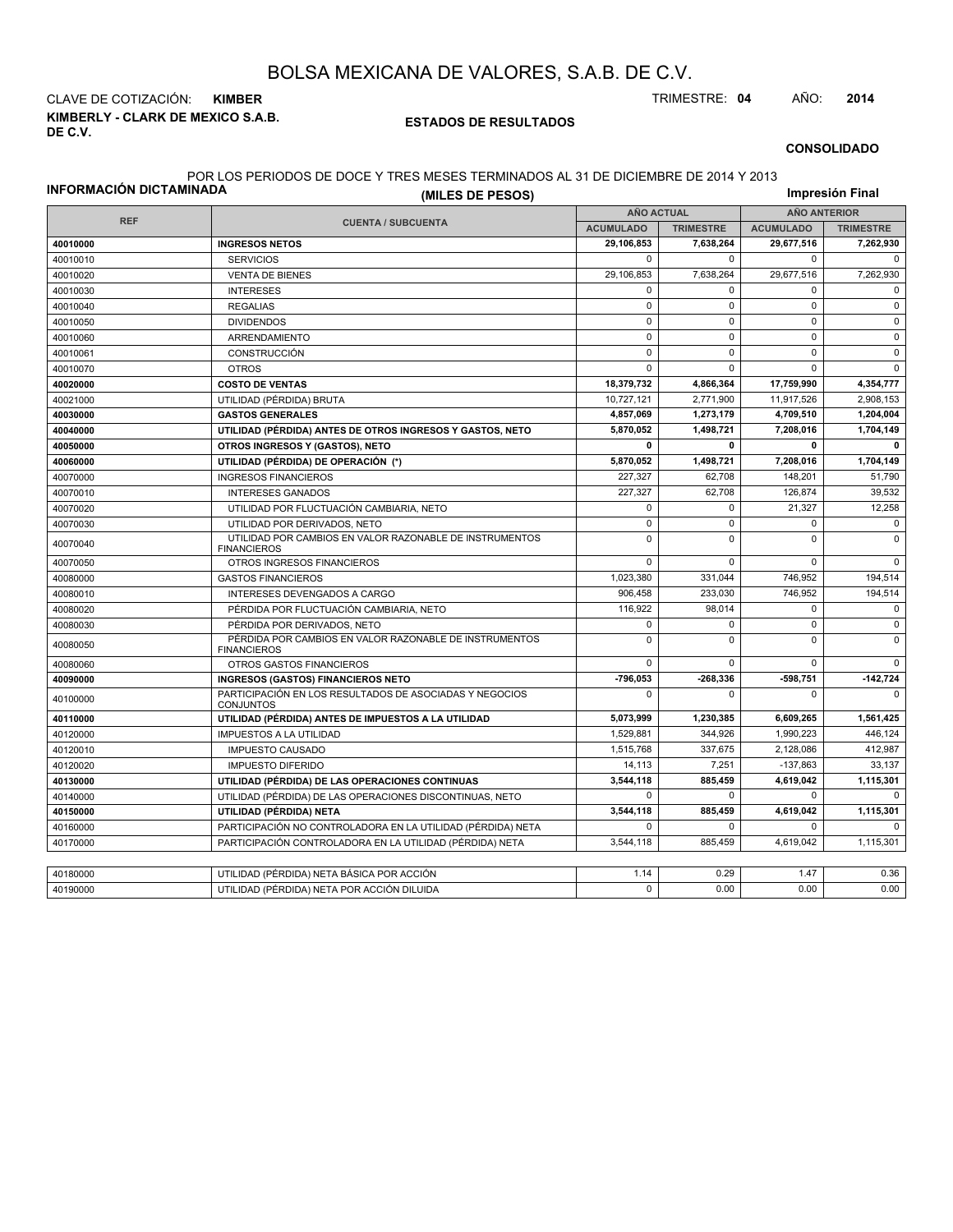**KIMBERLY - CLARK DE MEXICO S.A.B. DE C.V.** CLAVE DE COTIZACIÓN: **KIMBER** TRIMESTRE: **04** AÑO: **2014**

NEGOCIOS CONJUNTOS

### **ESTADOS DEL RESULTADO INTEGRAL (NETOS DE IMPUESTOS)**

**CONSOLIDADO**

#### POR LOS PERIODOS DE DOCE Y TRES MESES TERMINADOS AL 31 DE DICIEMBRE DE 2014 Y 2013

|                                | EUN LUJ FENIUDUJ DE DUUE T TNEJ MEJEJ TENMINADUJ AL JT DE DIUIEMBNE DE ZVT¥ T ZVTJ              |                   |                  |                     |                  |  |
|--------------------------------|-------------------------------------------------------------------------------------------------|-------------------|------------------|---------------------|------------------|--|
| <b>INFORMACIÓN DICTAMINADA</b> | (MILES DE PESOS)                                                                                |                   |                  |                     | Impresión Final  |  |
|                                |                                                                                                 | <b>AÑO ACTUAL</b> |                  | <b>AÑO ANTERIOR</b> |                  |  |
| <b>REF</b>                     | <b>CUENTA / SUBCUENTA</b>                                                                       | <b>ACUMULADO</b>  | <b>TRIMESTRE</b> | <b>ACUMULADO</b>    | <b>TRIMESTRE</b> |  |
| 40200000                       | UTILIDAD (PÉRDIDA) NETA                                                                         | 3,544,118         | 885,459          | 4,619,042           | 1,115,301        |  |
|                                | PARTIDAS QUE NO SERAN RECLASIFICADAS A RESULTADOS                                               |                   |                  |                     |                  |  |
| 40210000                       | GANANCIAS POR REVALUACIÓN DE PROPIEDADES                                                        |                   | ŋ                |                     |                  |  |
| 40220000                       | GANANCIAS (PÉRDIDAS) ACTUARIALES POR OBLIGACIONES LABORALES                                     | $-31,340$         | $-31,340$        | $-1,877$            | $-1,877$         |  |
| 40220100                       | PARTICIPACIÓN EN RESULTADOS POR REVALUACIÓN DE PROPIEDADES DE<br>ASOCIADAS Y NEGOCIOS CONJUNTOS |                   |                  |                     |                  |  |
|                                | <b>PARTIDAS QUE PUEDEN SER RECLASIFICADAS SUBSECUENTEMENTE A</b><br><b>RESULTADOS</b>           |                   |                  |                     |                  |  |
| 40230000                       | RESULTADO POR CONVERSIÓN DE MONEDAS EXTRANJERAS                                                 | 137.706           | 106.849          | 16,049              | $-4,238$         |  |
| 40240000                       | CAMBIOS EN LA VALUACIÓN DE ACTIVOS FINANCIEROS DISPONIBLES PARA<br><b>SU VENTA</b>              |                   |                  |                     |                  |  |
| 40250000                       | CAMBIOS EN LA VALUACIÓN DE INSTRUMENTOS FINANCIEROS DERIVADOS                                   | 7.054             | 27.843           | 10,435              | 8,237            |  |
| 40260000                       | CAMBIOS EN EL VALOR RAZONABLE DE OTROS ACTIVOS                                                  |                   |                  |                     |                  |  |
| 40270000                       | PARTICIPACIÓN EN OTROS RESULTADOS INTEGRALES DE ASOCIADAS Y                                     |                   |                  |                     |                  |  |

| 40300000 | UTILIDAD (PÉRDIDA) INTEGRAL                                                  | 3.657.538 | 988.811 | 4.643.649 | 1,117,423 |
|----------|------------------------------------------------------------------------------|-----------|---------|-----------|-----------|
| 40320000 | UTILIDAD (PÉRDIDA) INTEGRAL ATRIBUIBLE A LA PARTICIPACIÓN NO<br>CONTROLADORA |           |         |           |           |
| 40310000 | UTILIDAD (PÉRDIDA) INTEGRAL ATRIBUIBLE A LA PARTICIPACIÓN<br>CONTROLADORA    | 3.657.538 | 988.811 | 4.643.649 | 1.117.423 |
|          |                                                                              |           |         |           |           |

**40280000 OTROS RESULTADOS INTEGRALES 0 0 0 0 40290000 TOTAL DE OTROS RESULTADOS INTEGRALES 113,420 103,352 24,607 2,122**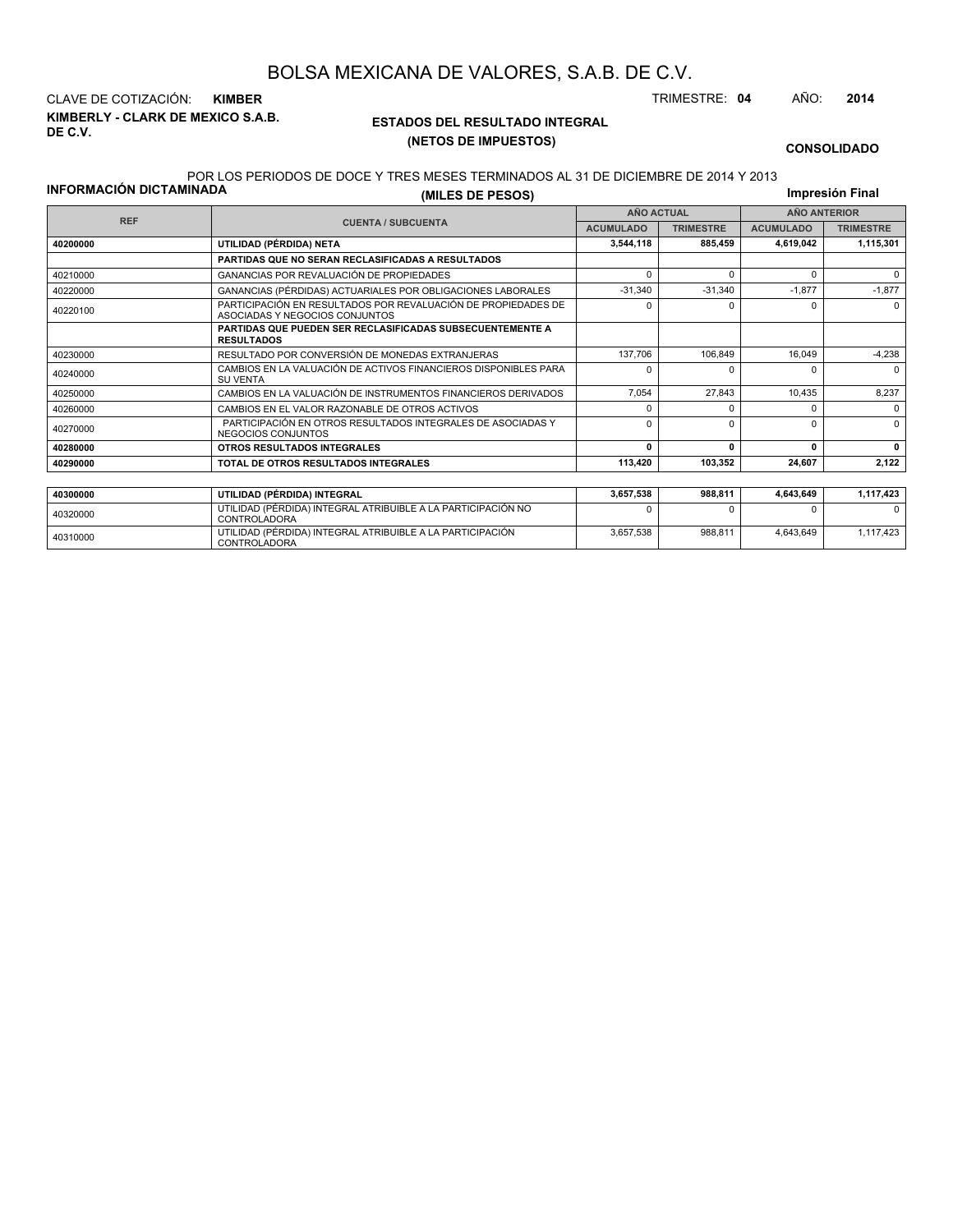**KIMBERLY - CLARK DE MEXICO S.A.B. DE C.V.** CLAVE DE COTIZACIÓN: **KIMBER** TRIMESTRE: **04** AÑO: **2014**

### **ESTADOS DE RESULTADOS DATOS INFORMATIVOS**

**CONSOLIDADO**

#### POR LOS PERIODOS DE DOCE Y TRES MESES TERMINADOS AL 31 DE DICIEMBRE DE 2014 Y 2013

| <b>INFORMACIÓN DICTAMINADA</b> | <u>UN LUU I LINUDUU DE DUUE T TINEU MEULU TENMINADUU AE UT DE DIUILMDNE DE ZUTT T ZUTU</u> | Impresión Final   |                  |                     |                  |  |
|--------------------------------|--------------------------------------------------------------------------------------------|-------------------|------------------|---------------------|------------------|--|
| <b>REF</b>                     |                                                                                            | <b>ANO ACTUAL</b> |                  | <b>ANO ANTERIOR</b> |                  |  |
|                                | <b>CUENTA / SUBCUENTA</b>                                                                  | <b>ACUMULADO</b>  | <b>TRIMESTRE</b> | <b>ACUMULADO</b>    | <b>TRIMESTRE</b> |  |
| 92000010                       | DEPRECIACIÓN Y AMORTIZACIÓN OPERATIVA                                                      | 1.616.000         | 408.432          | 1.516.913           | 362,863          |  |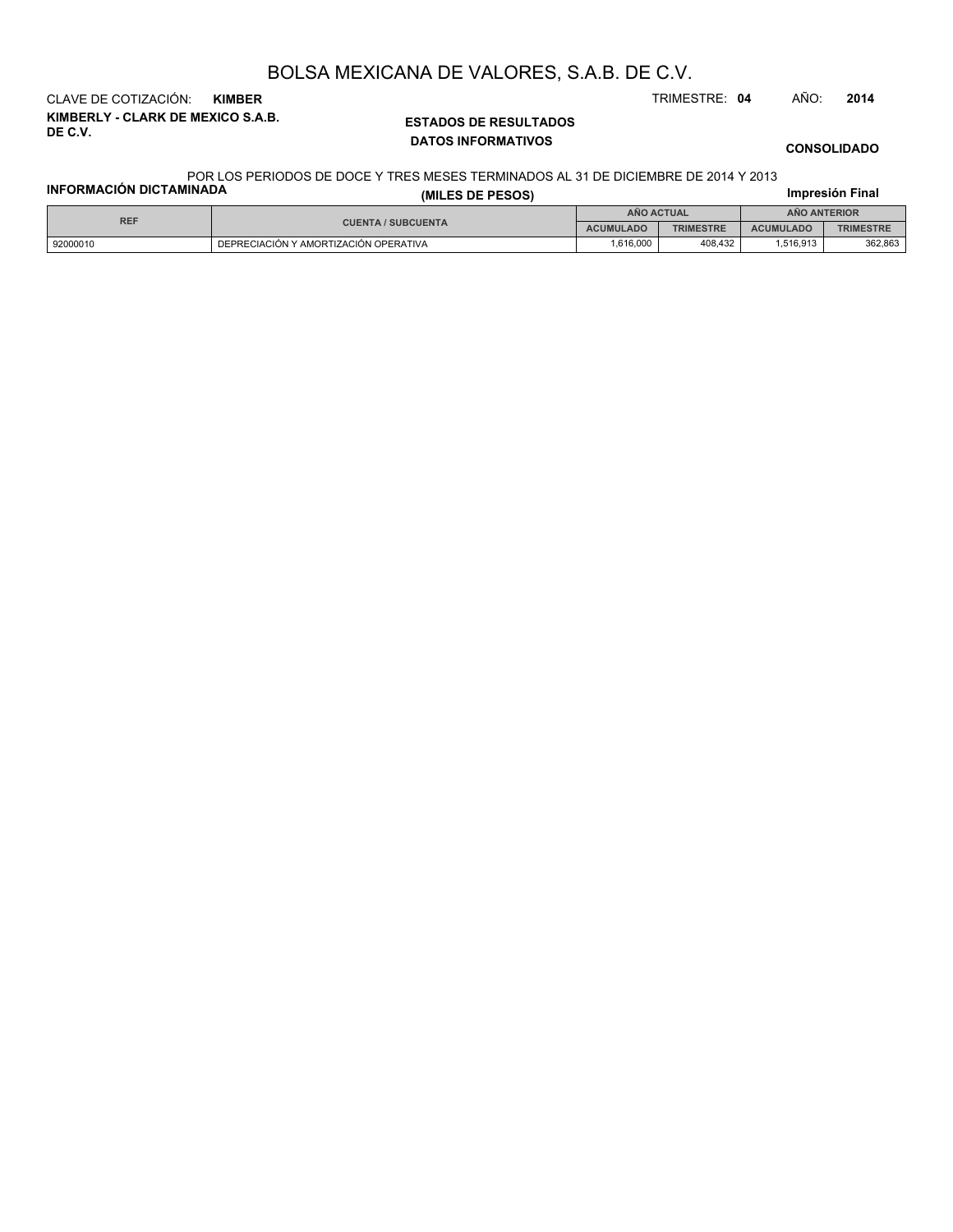**KIMBERLY - CLARK DE MEXICO S.A.B. DE C.V.** CLAVE DE COTIZACIÓN: **KIMBER** TRIMESTRE: **04** AÑO: **2014**

## **ESTADOS DE RESULTADOS DATOS INFORMATIVOS (12 MESES)**

**CONSOLIDADO**

#### POR LOS PERIODOS DE DOCE MESES TERMINADOS EL 31 DE DICIEMBRE DE 2014 Y 2013

**INFORMACIÓN DICTAMINADA**

**(MILES DE PESOS)**

**Impresión Final**

| <b>REF</b> |                                                              | <b>AÑO</b>    |                 |  |  |
|------------|--------------------------------------------------------------|---------------|-----------------|--|--|
|            | <b>CUENTA / SUBCUENTA</b>                                    | <b>ACTUAL</b> | <b>ANTERIOR</b> |  |  |
| 92000030   | INGRESOS NETOS (**)                                          | 29,106,853    | 29.677.516      |  |  |
| 92000040   | UTILIDAD (PÉRDIDA) DE OPERACIÓN (**)                         | 5.870.052     | 7.208.016       |  |  |
| 92000060   | UTILIDAD (PÉRDIDA) NETA (**)                                 | 3.544.118     | 4.619.042       |  |  |
| 92000050   | PARTICIPACIÓN CONTROLADORA EN LA UTILIDAD (PÉRDIDA) NETA(**) | 3.544.118     | 4.619.042       |  |  |
| 92000070   | DEPRECIACIÓN Y AMORTIZACIÓN OPERATIVA (**)                   | 1,616,000     | 1,516,913       |  |  |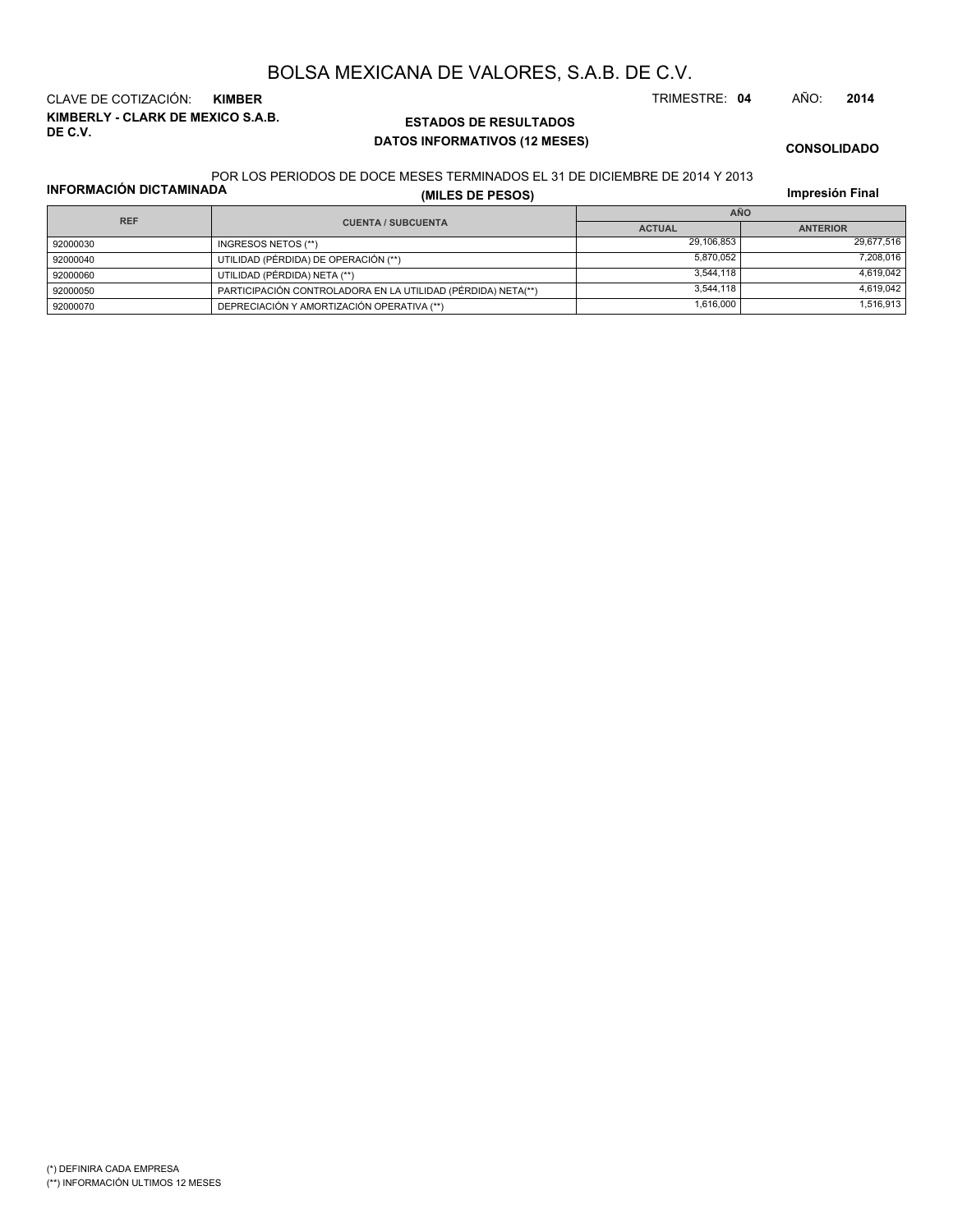CLAVE DE COTIZACIÓN:**KIMBER**: KIMBER TRIMESTRE:

**KIMBERLY - CLARK DE MEXICO S.A.B. DE C.V.**

### **ESTADOS DE CAMBIOS EN EL CAPITALCONTABLE(MILES DE PESOS)**

#### TRIMESTRE: 04 AÑO: **<sup>2014</sup>**

**CONSOLIDADO**

## **INFORMACIÓN DICTAMINADA**

**Impresión Final**

|                                                                     |                       |                                       |                                                         | <b>APORTACIONES</b>                                         |                                           | UTILIDADES O PÉRDIDAS<br><b>ACUMULADAS</b> |                                                                          | <b>OTROS</b><br><b>RESULTADOS</b>                                        |                                             |                                                          |                                            |
|---------------------------------------------------------------------|-----------------------|---------------------------------------|---------------------------------------------------------|-------------------------------------------------------------|-------------------------------------------|--------------------------------------------|--------------------------------------------------------------------------|--------------------------------------------------------------------------|---------------------------------------------|----------------------------------------------------------|--------------------------------------------|
| <b>CONCEPTOS</b>                                                    | <b>CAPITAL SOCIAL</b> | <b>ACCIONES</b><br><b>RECOMPRADAS</b> | <b>PRIMA EN</b><br><b>EMISIÓN DE</b><br><b>ACCIONES</b> | <b>PARA FUTUROS</b><br><b>AUMENTOS DE</b><br><b>CAPITAL</b> | <b>OTRO CAPITAL</b><br><b>CONTRIBUIDO</b> | <b>RESERVAS</b>                            | <b>UTILIDADES</b><br><b>RETENIDAS</b><br>(PÉRDIDAS<br><b>ACUMULADAS)</b> | <b>INTEGRALES</b><br><b>ACUMULADOS</b><br>(NETOS DE<br><b>IMPUESTOS)</b> | <b>PARTICIPACIÓN</b><br><b>CONTROLADORA</b> | <b>PARTICIPACIÓN</b><br><b>NO</b><br><b>CONTROLADORA</b> | <b>TOTAL DE CAPITAL</b><br><b>CONTABLE</b> |
| SALDO INICIAL AL 1 DE ENERO DEL 2013                                | 2,913,821             | $\mathbf{0}$                          | $\mathbf{0}$                                            | $\Omega$                                                    |                                           | - 0                                        | 5,897,994                                                                | $-185,755$                                                               | 8,626,060                                   | $\mathbf 0$                                              | 8,626,060                                  |
| AJUSTES RETROSPECTIVOS                                              |                       |                                       |                                                         |                                                             |                                           |                                            |                                                                          |                                                                          |                                             | $\Omega$                                                 |                                            |
| APLICACIÓN DE OTROS RESULTADOS<br>INTEGRALES A UTILIDADES RETENIDAS |                       |                                       |                                                         |                                                             |                                           |                                            |                                                                          |                                                                          | $\Omega$                                    |                                                          |                                            |
| CONSTITUCIÓN DE RESERVAS                                            |                       |                                       |                                                         |                                                             |                                           |                                            |                                                                          |                                                                          | $\Omega$                                    |                                                          |                                            |
| DIVIDENDOS DECRETADOS                                               |                       |                                       |                                                         |                                                             |                                           |                                            | $-4, 146, 258$                                                           | $\Omega$                                                                 | $-4,146,258$                                |                                                          | $-4, 146, 258$                             |
| (DISMINUCIÓN) AUMENTOS DE CAPITAL                                   |                       |                                       |                                                         |                                                             |                                           |                                            |                                                                          | $\Omega$                                                                 | $^{\circ}$                                  |                                                          | n                                          |
| RECOMPRA DE ACCIONES                                                | $-12,903$             |                                       |                                                         |                                                             |                                           |                                            | $-523,233$                                                               | $\Omega$                                                                 | $-536, 136$                                 | <sup>n</sup>                                             | $-536, 136$                                |
| (DISMINUCIÓN) AUMENTO EN PRIMA EN<br>EMISIÓN DE ACCIONES            |                       |                                       |                                                         |                                                             |                                           |                                            |                                                                          | $\Omega$                                                                 | $\Omega$                                    |                                                          |                                            |
| (DISMINUCIÓN) AUMENTO DE LA<br>PARTICIPACIÓN NO CONTROLADORA        |                       |                                       |                                                         |                                                             |                                           |                                            |                                                                          |                                                                          |                                             |                                                          |                                            |
| OTROS MOVIMIENTOS                                                   |                       |                                       |                                                         |                                                             |                                           |                                            |                                                                          | $\Omega$                                                                 | n                                           |                                                          |                                            |
| RESULTADO INTEGRAL                                                  |                       |                                       |                                                         |                                                             |                                           |                                            | 4,619,042                                                                | 24,607                                                                   | 4,643,649                                   | $\Omega$                                                 | 4,643,649                                  |
| SALDO FINAL AL 31 DE DICIEMBRE DEL 2013                             | 2,900,918             | $\Omega$                              | $\mathbf{0}$                                            |                                                             | $\mathbf{0}$                              | - 0                                        | 5,847,545                                                                | $-161, 148$                                                              | 8,587,315                                   | $\mathbf{0}$                                             | 8,587,315                                  |
| SALDO INICIAL AL 1 DE ENERO DEL 2014                                | 2,900,918             |                                       |                                                         |                                                             |                                           |                                            | 5,847,545                                                                | $-161, 148$                                                              | 8,587,315                                   | $\mathbf 0$                                              | 8,587,315                                  |
| AJUSTES RETROSPECTIVOS                                              |                       | C                                     |                                                         |                                                             |                                           |                                            |                                                                          | $\Omega$                                                                 | $\Omega$                                    | $\Omega$                                                 |                                            |
| APLICACIÓN DE OTROS RESULTADOS<br>INTEGRALES A UTILIDADES RETENIDAS |                       |                                       |                                                         |                                                             |                                           |                                            |                                                                          |                                                                          | n                                           |                                                          |                                            |
| CONSTITUCIÓN DE RESERVAS                                            |                       |                                       |                                                         |                                                             |                                           |                                            |                                                                          |                                                                          |                                             |                                                          |                                            |
| DIVIDENDOS DECRETADOS                                               |                       |                                       |                                                         |                                                             |                                           |                                            | $-4,377,600$                                                             |                                                                          | $-4,377,600$                                |                                                          | $-4,377,600$                               |
| (DISMINUCIÓN) AUMENTOS DE CAPITAL                                   |                       |                                       |                                                         |                                                             |                                           |                                            |                                                                          |                                                                          | $\Omega$                                    |                                                          |                                            |
| RECOMPRA DE ACCIONES                                                | $-26,212$             |                                       |                                                         |                                                             |                                           |                                            | $-907,419$                                                               | $\Omega$                                                                 | $-933,631$                                  |                                                          | $-933,631$                                 |
| (DISMINUCIÓN) AUMENTO EN PRIMA EN<br><b>EMISIÓN DE ACCIONES</b>     |                       |                                       |                                                         |                                                             |                                           |                                            |                                                                          |                                                                          |                                             |                                                          |                                            |
| (DISMINUCIÓN) AUMENTO DE LA<br>PARTICIPACIÓN NO CONTROLADORA        |                       |                                       |                                                         |                                                             |                                           |                                            |                                                                          |                                                                          |                                             |                                                          |                                            |
| OTROS MOVIMIENTOS                                                   |                       |                                       |                                                         |                                                             |                                           |                                            |                                                                          |                                                                          | $\Omega$                                    |                                                          |                                            |
| RESULTADO INTEGRAL                                                  |                       |                                       |                                                         |                                                             |                                           |                                            | 3,544,118                                                                | 113,420                                                                  | 3,657,538                                   | 0                                                        | 3,657,538                                  |
| SALDO FINAL AL 31 DE DICIEMBRE DEL 2014                             | 2,874,706             |                                       | $\Omega$                                                |                                                             |                                           |                                            | 4,106,644                                                                | $-47,728$                                                                | 6,933,622                                   | $\pmb{0}$                                                | 6,933,622                                  |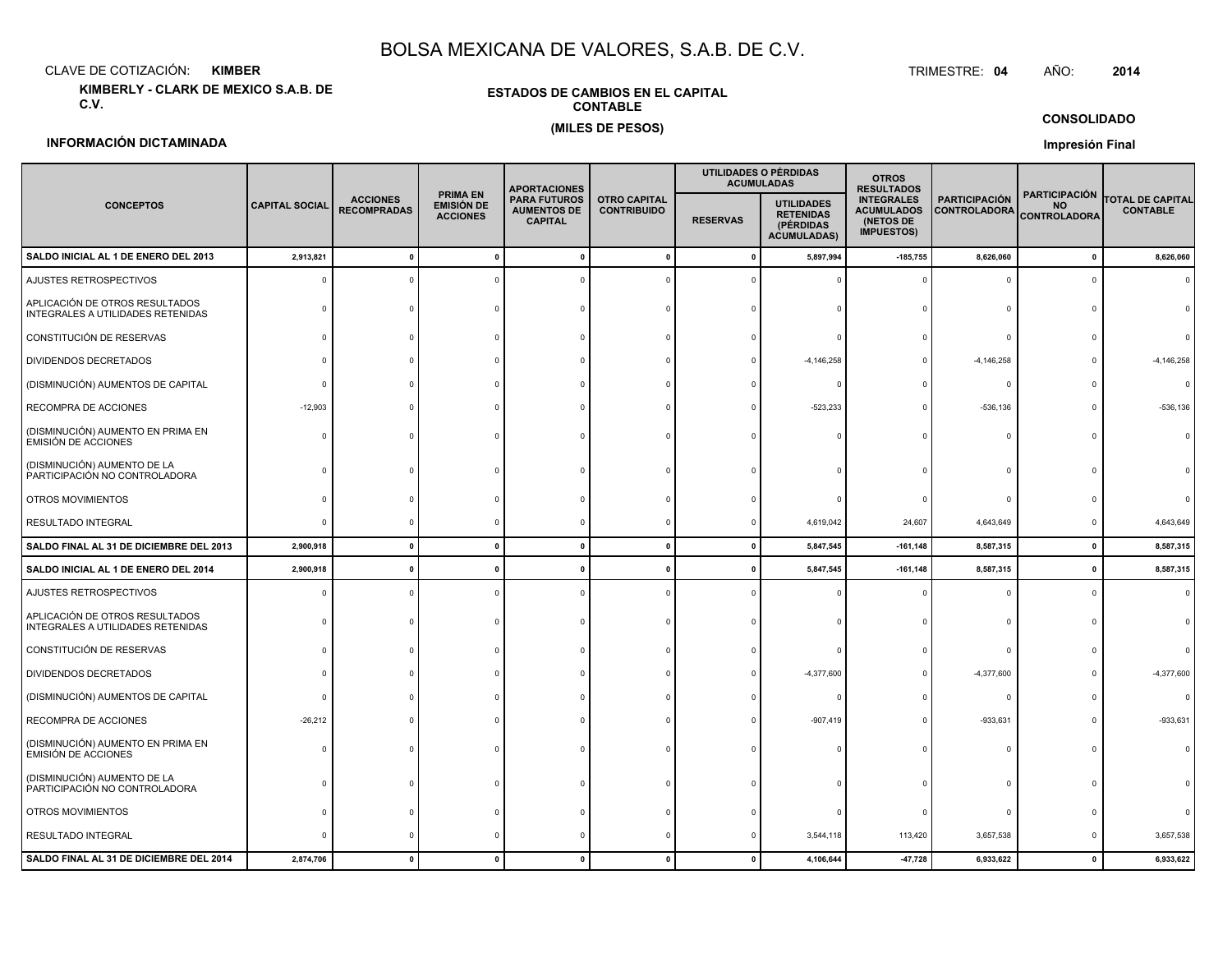TRIMESTRE: **04** AÑO: **2014**

CLAVE DE COTIZACIÓN: **KIMBER**

**INDIRECTO) KIMBERLY - CLARK DE MEXICO S.A.B. DE C.V.**

# **ESTADOS DE FLUJOS DE EFECTIVO (METODO**

POR LOS PERIODOS DE DOCE MESES TERMINADOS EL 31 DE DICIEMBRE DE

2014 Y 2013

**INFORMACIÓN DICTAMINADA (MILES DE PESOS) Impresión Final**

**CONSOLIDADO**

|                                      |                                                                                                 | <b>AÑO ACTUAL</b>        | AÑO ANTERIOR                |  |
|--------------------------------------|-------------------------------------------------------------------------------------------------|--------------------------|-----------------------------|--|
| <b>REF</b>                           | <b>CUENTA/SUBCUENTA</b>                                                                         | <b>IMPORTE</b>           | <b>IMPORTE</b>              |  |
| <b>ACTIVIDADES DE OPERACIÓN</b>      |                                                                                                 |                          |                             |  |
| 50010000                             | UTILIDAD (PÉRDIDA) NETA ANTES DE IMPUESTOS A LA UTILIDAD                                        | 5,073,999                | 6,609,265                   |  |
| 50020000                             | +(-) PARTIDAS SIN IMPACTO EN EL EFECTIVO                                                        | $\mathbf 0$              | $\mathbf 0$                 |  |
| 50020010                             | + ESTIMACIÓN DEL PERIODO                                                                        | $\mathbf 0$              | $\mathbf 0$                 |  |
| 50020020                             | +PROVISIÓN DEL PERIODO                                                                          | $\mathbf 0$              | $\mathbf 0$                 |  |
| 50020030                             | + (-) OTRAS PARTIDAS NO REALIZADAS                                                              | $\mathbf 0$              | $\mathbf 0$                 |  |
| 50030000                             | +(-) PARTIDAS RELACIONADAS CON ACTIVIDADES DE INVERSIÓN                                         | 1,616,000                | 1,411,410                   |  |
| 50030010                             | + DEPRECIACIÓN Y AMORTIZACIÓN DEL PERIODO                                                       | 1,616,000                | 1,516,913                   |  |
| 50030020                             | (-) + UTILIDAD O PERDIDA EN VENTA DE PROPIEDADES PLANTA Y EQUIPO                                | $\mathbf 0$              | $\mathbf 0$                 |  |
| 50030030                             | +(-) PÉRDIDA (REVERSIÓN) POR DETERIORO                                                          | $\mathbf 0$              | $\mathbf 0$                 |  |
| 50030040                             | (-)+PARTICIPACIÓN EN ASOCIADAS Y NEGOCIOS CONJUNTOS                                             | $\mathbf 0$              | $\mathbf 0$                 |  |
| 50030050                             | (-)DIVIDENDOS COBRADOS                                                                          | $\mathbf 0$              | $\mathsf 0$                 |  |
| 50030060                             | (-)INTERESES A FAVOR                                                                            | $\mathbf 0$              | $\mathbf 0$                 |  |
| 50030070                             | (-)FLUCTUACIÓN CAMBIARIA                                                                        | $\mathbf 0$              | $-21,327$                   |  |
| 50030080                             | (-) +OTRAS PARTIDAS                                                                             | $\mathbf 0$              | $-84,176$                   |  |
| 50040000                             | +(-) PARTIDAS RELACIONADAS CON ACTIVIDADES DE FINANCIAMIENTO                                    | 796,053                  | 620,078                     |  |
| 50040010                             | (+)INTERESES DEVENGADOS A CARGO                                                                 | 679,131                  | 620,078                     |  |
| 50040020                             | (+)FLUCTUACIÓN CAMBIARIA                                                                        | 116,922                  | $\mathbf 0$                 |  |
| 50040030                             | (+)OPERACIONES FINANCIERAS DE DERIVADOS                                                         | 0                        | $\mathbf 0$                 |  |
| 50040040                             | + (-) OTRAS PARTIDAS                                                                            | $\Omega$                 | $\mathbf 0$                 |  |
| 50050000                             | FLUJO DERIVADO DEL RESULTADO ANTES DE IMPUESTOS A LA UTILIDAD                                   | 7,486,052                | 8,640,753                   |  |
| 50060000                             | FLUJOS GENERADOS O UTILIZADOS EN LA OPERACIÓN                                                   | $-2,021,401$             | $-1,139,089$                |  |
| 50060010                             | + (-) DECREMENTO (INCREMENTO) EN CLIENTES                                                       | $-166,637$               | 424,407                     |  |
| 50060020                             | + (-) DECREMENTO (INCREMENTO) EN INVENTARIOS                                                    | $-42,823$                | 105,734                     |  |
| 50060030                             | + (-) DECREMENTO (INCREMENTO) EN OTRAS CUENTAS POR COBRAR Y OTROS ACTIVOS<br><b>CIRCULANTES</b> | 47,885                   | $-27,612$                   |  |
| 50060040                             | + (-) INCREMENTO (DECREMENTO) EN PROVEEDORES                                                    | $-84,870$                | 528,786                     |  |
| 50060050                             | + (-) INCREMENTO (DECREMENTO) EN OTROS PASIVOS                                                  | 10,563                   | 117,667                     |  |
| 50060060                             | + (-)IMPUESTOS A LA UTILIDAD PAGADOS O DEVUELTOS                                                | $-1,785,519$             | $-2,288,071$                |  |
| 50070000                             | FLUJOS NETOS DE EFECTIVO DE ACTIVIDADES DE OPERACIÓN                                            | 5,464,651                | 7,501,664                   |  |
| <b>ACTIVIDADES DE INVERSIÓN</b>      |                                                                                                 |                          |                             |  |
| 50080000                             | FLUJOS NETOS DE EFECTIVO DE ACTIVIDADES DE INVERSIÓN                                            | $-1,628,227$             | $-1,497,536$                |  |
| 50080010                             | (-)INVERSIONES CON CARÁCTER PERMANENTE                                                          | 0                        | 0                           |  |
| 50080020                             | +DISPOSICIONES DE INVERSIONES CON CARÁCTER PERMANENTE                                           | $\mathbf 0$              | $\mathbf 0$                 |  |
| 50080030                             | (-)INVERSION EN PROPIEDADES, PLANTA Y EQUIPO                                                    | $-1,644,889$             | $-1,637,034$                |  |
| 50080040                             | +VENTA DE PROPIEDADES, PLANTA Y EQUIPO                                                          | $\mathbf 0$              | $\mathbf 0$                 |  |
| 50080050                             | (-) INVERSIONES TEMPORALES                                                                      | $\mathbf 0$              | $\mathbf 0$                 |  |
| 50080060                             | +DISPOSICION DE INVERSIONES TEMPORALES                                                          | $\mathbf 0$              | $\mathbf 0$                 |  |
| 50080070                             | (-)INVERSION EN ACTIVOS INTANGIBLES                                                             | $\mathbf 0$              | $\mathbf 0$                 |  |
| 50080080                             | +DISPOSICION DE ACTIVOS INTANGIBLES                                                             | $\mathbf 0$              | $\mathbf 0$                 |  |
| 50080090                             | (-)ADQUISICIONES DE NEGOCIOS                                                                    | $\mathbf 0$              | $\mathbf 0$                 |  |
| 50080100                             | +DISPOSICIONES DE NEGOCIOS                                                                      | $\mathbf 0$              | $\mathbf 0$                 |  |
| 50080110                             | +DIVIDENDOS COBRADOS                                                                            | $\mathbf 0$              | $\mathbf 0$                 |  |
|                                      |                                                                                                 |                          | $\Omega$                    |  |
| 50080120<br>50080130                 | +INTERESES COBRADOS<br>+(-) DECREMENTO (INCREMENTO) ANTICIPOS Y PRESTAMOS A TERCEROS            | 0<br>$\mathbf 0$         | $\mathbf 0$                 |  |
| 50080140                             | + (-) OTRAS PARTIDAS                                                                            | 16,662                   |                             |  |
| <b>ACTIVIDADES DE FINANCIAMIENTO</b> |                                                                                                 |                          | 139,498                     |  |
| 50090000                             | FLUJOS NETOS DE EFECTIVO DE ACTIVIDADES DE FINANCIAMIENTO                                       | $-4,279,524$             |                             |  |
| 50090010                             | + FINANCIAMIENTOS BANCARIOS                                                                     | $\mathbf 0$              | $-4,078,106$<br>$\mathbf 0$ |  |
|                                      | + FINANCIAMIENTOS BURSÁTILES                                                                    |                          |                             |  |
| 50090020                             |                                                                                                 | 4,018,398<br>$\mathbf 0$ | 2,492,827                   |  |
| 50090030                             | + OTROS FINANCIAMIENTOS                                                                         |                          | 0                           |  |
| 50090040                             | (-) AMORTIZACIÓN DE FINANCIAMIENTOS BANCARIOS                                                   | $\mathbf 0$              | $\mathbf 0$                 |  |
| 50090050                             | (-) AMORTIZACIÓN DE FINANCIAMIENTOS BURSÁTILES                                                  | $-2,300,000$             | $-1,250,000$                |  |
| 50090060                             | (-) AMORTIZACIÓN DE OTROS FINANCIAMIENTOS                                                       | $\mathbf 0$              | $\mathbf 0$                 |  |
| 50090070                             | + (-) INCREMENTO (DECREMENTO) EN EL CAPITAL SOCIAL                                              | $\mathbf 0$              | $\mathbf 0$                 |  |
| 50090080                             | (-) DIVIDENDOS PAGADOS                                                                          | $-4,377,600$             | $-4,146,258$                |  |
| 50090090                             | + PRIMA EN EMISIÓN DE ACCIONES                                                                  | $\mathbf 0$              | $\mathbf 0$                 |  |
| 50090100                             | + APORTACIONES PARA FUTUROS AUMENTOS DE CAPITAL                                                 | $\mathbf 0$              | $\mathbf 0$                 |  |
| 50090110                             | (-)INTERESES PAGADOS                                                                            | $-662,044$               | $-590,140$                  |  |
| 50090120                             | (-)RECOMPRA DE ACCIONES                                                                         | $-933,631$               | $-536,136$                  |  |
| 50090130                             | + (-) OTRAS PARTIDAS                                                                            | $-24,647$                | $-48,399$                   |  |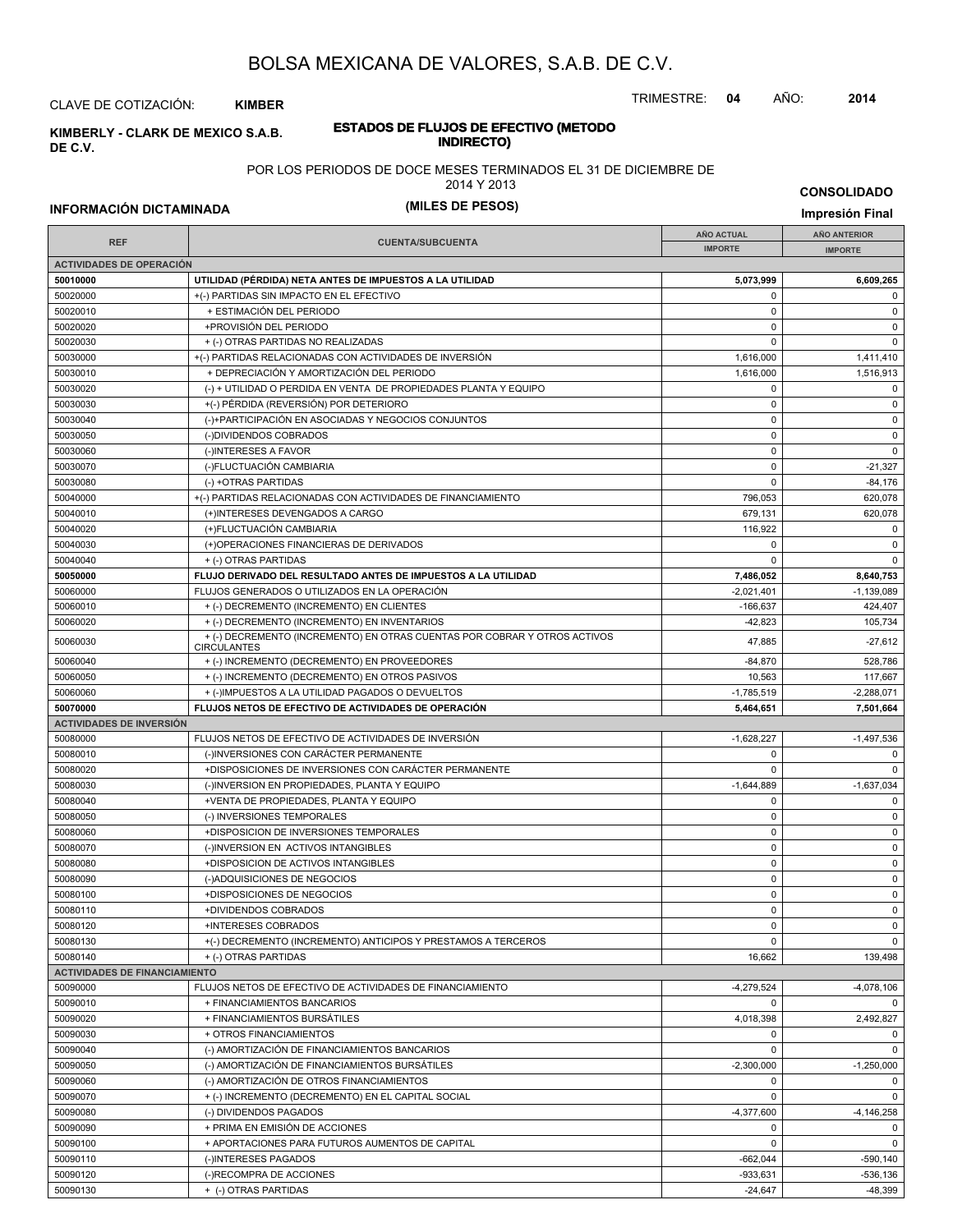#### CLAVE DE COTIZACIÓN: **KIMBER**

**INDERLY - CLARK DE MEXICO S.A.B. ESTADOS DE FLUJOS DE EFE**<br>INDIRECTO **DE C.V.**

# **ESTADOS DE FLUJOS DE EFECTIVO (METODO**

POR LOS PERIODOS DE DOCE MESES TERMINADOS EL 31 DE DICIEMBRE DE

2014 Y 2013

## **INFORMACIÓN DICTAMINADA (MILES DE PESOS) Impresión Final**

**IMPRESIÓN FINAL EN EN ENCLORED EN EL ENCLORED EN EL ENCLORED EN EL ENCLORED EN EL ENCLORED EN EL ENCLORED EN EL ENCLORED EN EL ENCLORED EN EL ENCLORED EN EL ENCLORED EN EL ENCLORED EN EL ENCLORED EN EL ENCLORED EN EL ENCL AÑO ACTUAL IMPORTE IMPORTE REF AÑO ANTERIOR IMPORTE INCREMENTO (DISMINUCION) DE EFECTIVO Y EQUIVALENTES DE EFECTIVO <b>1999 1999 1999 11,926,022**<br> **INCREMENTO (DISMINUCION)** DE EFECTIVO Y EQUIVALENTES DE EFECTIVO **50110000 CAMBIOS EN EL VALOR DEL EFECTIVO Y EQUIVALENTES DE EFECTIVO 102,397 -702** 50120000 EFECTIVO Y EQUIVALENTES DE EFECTIVO AL PRINCIPIO DEL PERIODO 5,390,250 5,390,250 5,464,930 **50130000 EFECTIVO Y EQUIVALENTES DE EFECTIVO AL FINAL DEL PERIODO 5,049,547 5,390,250**

#### **CONSOLIDADO**

TRIMESTRE: **04** AÑO: **2014**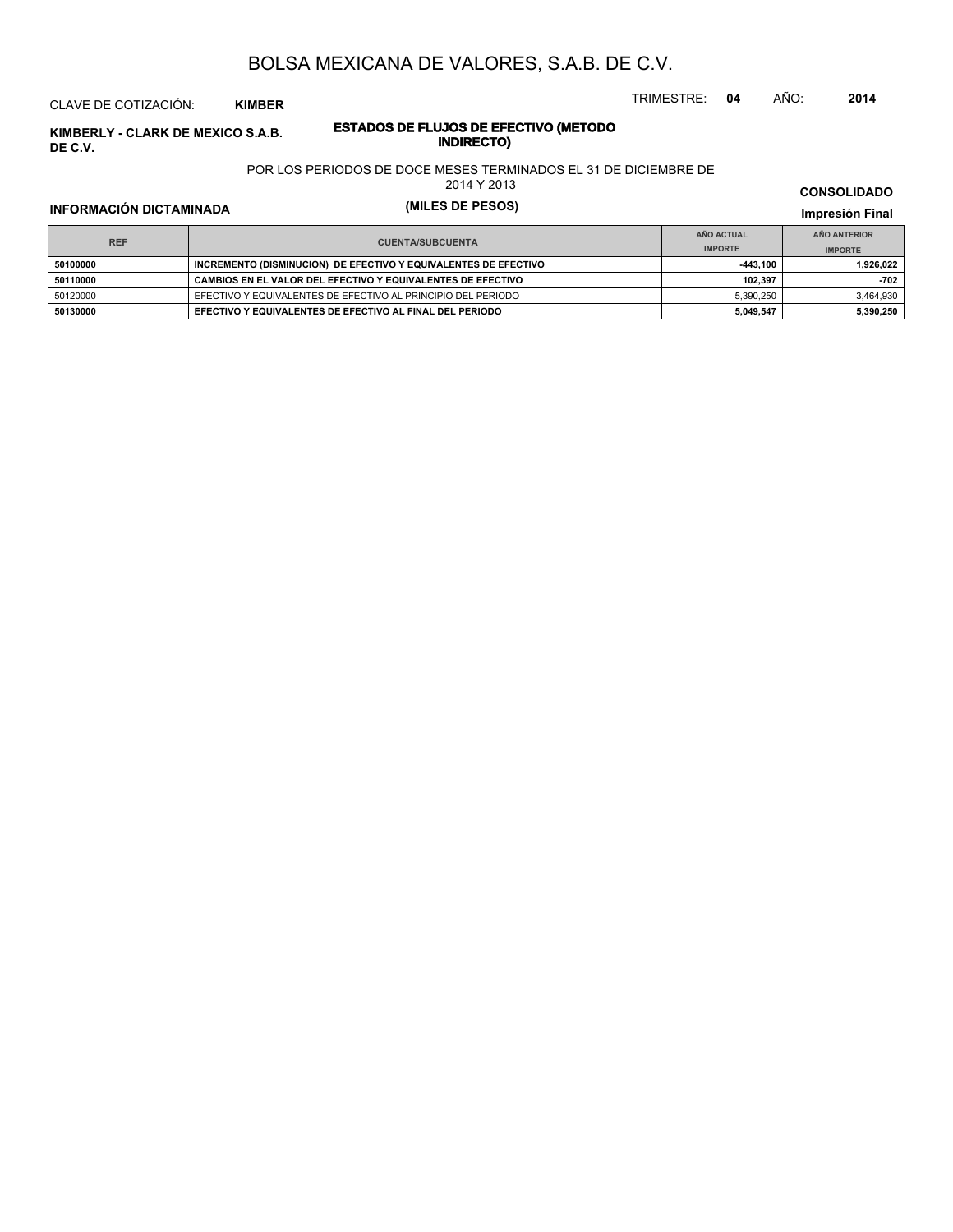**KIMBERLY - CLARK DE MEXICO S.A.B. DE C.V.**

#### **COMENTARIOS Y ANALISIS DE LA ADMINISTRACIÓN SOBRE LOS RESULTADOS DE OPERACIÓN Y SITUACIÓN FINANCIERA DE LA COMPAÑÍA**

 $1/2$ **CONSOLIDADO Impresión Final PAGINA** 

TRIMESTRE: **04** AÑO: **2014**

#### **INFORMACIÓN DICTAMINADA**

PUNTOS SOBRESALIENTES DEL CUARTO TRIMESTRE Y AÑO 2014

- VENTAS DE \$7,638 MILLONES DE PESOS, 5 POR CIENTO POR ARRIBA DEL AÑO ANTERIOR.
- \$1,907 MILLONES DE PESOS EN EBITDA, UN MARGEN DE 25%.
- MEJORES RESULTADOS QUE EN LOS TRES TRIMESTRES ANTERIORES.
- \$1,645 MILLONES DE PESOS DE CAPEX EN LOS ÚLTIMOS DOCE MESES.
- \$934 MILLONES DE PESOS EN RECOMPRA DE ACCIONES EN EL 2014.

EL CUARTO TRIMESTRE DEL 2014 CONTINUÓ SIENDO MUY COMPLICADO A CONSECUENCIA DE LA DEBILIDAD EN EL CONSUMO DOMÉSTICO Y DE UNA FUERTE ACTIVIDAD PROMOCIONAL EN EL MERCADO. SIN EMBARGO, BAJO ESTE ESCENARIO LAS VENTAS NETAS CRECIERON 5 POR CIENTO. EL VOLUMEN CRECIÓ 3 POR CIENTO Y REFLEJÓ UNA TENDENCIA POSITIVA A LO LARGO DEL AÑO, LOS PRECIOS Y LA MEZCLA ESTUVIERON 2 POR CIENTO ARRIBA SIENDO EL PRIMER COMPARATIVO POSITIVO EN EL 2014.

TODOS NUESTROS NEGOCIOS CRECIERON. PRODUCTOS AL CONSUMIDOR CRECIÓ 3 POR CIENTO SIENDO QUE NUESTRAS CATEGORÍAS DE ALTO POTENCIAL ACELERARON SU TASA DE CRECIMIENTO Y EVENFLO CRECIÓ DOBLE DÍGITO. NUESTRAS VENTAS DEL NEGOCIO PROFESSIONAL CRECIERON 11 POR CIENTO Y NUESTRO NEGOCIO DE EXPORTACIÓN CRECIÓ 26 POR CIENTO, IMPULSADO POR LA CAPACIDAD ADICIONAL DE NUESTRA NUEVA MÁQUINA DE TISSUE EN BAJIO.

POR EL LADO DE COSTOS, LA REPENTINA E IMPORTANTE DEPRECIACIÓN DEL PESO AFECTÓ NEGATIVAMENTE NUESTRA ESTRUCTURA DE COSTOS. ADICIONALMENTE, TUVIMOS AUMENTO DE PRECIOS EN LA MAYORÍA DE NUESTRAS MATERIAS PRIMAS CON EXCEPCIÓN DE PULPAS. LOS SÚPER ABSORBENTES, FIBRAS PARA RECICLAR Y DERIVADOS DEL PETRÓLEO ESTUVIERON POR ENCIMA DEL AÑO ANTERIOR. LOS COSTOS DE ELECTRICIDAD Y GAS NATURAL FUERON MENORES.

A FIN DE CONTRARRESTAR LAS PRESIONES MENCIONADAS, CONTINUAMOS CON NUESTRO PROGRAMA DE REDUCCIÓN DE COSTOS QUE GENERÓ CERCA DE \$300 MILLONES DE PESOS EN EL PERIODO Y CON ELLO MAS DE \$900 MILLONES EN EL AÑO.

DURANTE EL TRIMESTRE CONTINUAMOS INVIRTIENDO EN NUESTRAS MARCAS A TRAVÉS DE INNOVACIÓN, PUBLICIDAD Y PROMOCIÓN Y GENERAMOS \$1,907 MILLONES DE PESOS DE EBITDA EN EL TRIMESTRE, UN 8 POR CIENTO MENOR QUE EL AÑO ANTERIOR, LO QUE REPRESENTÓ UN 25 POR CIENTO DE MARGEN.

LA UTILIDAD NETA SE REDUJO 21 POR CIENTO. EL COSTO FINANCIERO FUE MÁS ALTO DEBIDO A MAYORES INTERESES PAGADOS COMO CONSECUENCIA DE UNA MAYOR DEUDA NETA. ADICIONALMENTE, TUVIMOS UNA PÉRDIDA CAMBIARIA DE CASI \$100 MILLONES DE PESOS LA CUAL COMPARA CON UNA UTILIDAD DE POCO MÁS DE \$10 MILLONES DE PESOS REGISTRADA EL AÑO ANTERIOR PRODUCTO DEL DESLIZAMIENTO DE LA MONEDA. LA TASA EFECTIVA DE IMPUESTOS FUE LIGERAMENTE MENOR.

FINALMENTE NUESTRA UTILIDAD POR ACCIÓN SE REDUJO MENOS QUE LA UTILIDAD NETA GRACIAS A NUESTRO PROGRAMA DE RECOMPRA DE ACCIONES PROPIAS.

EN EL AÑO 2014 LAS VENTAS NETAS DECRECIERON 2 POR CIENTO, LA UTILIDAD DE OPERACIÓN 19 POR CIENTO, EL EBITDA 14 POR CIENTO Y LA UTILIDAD NETA 23 POR CIENTO.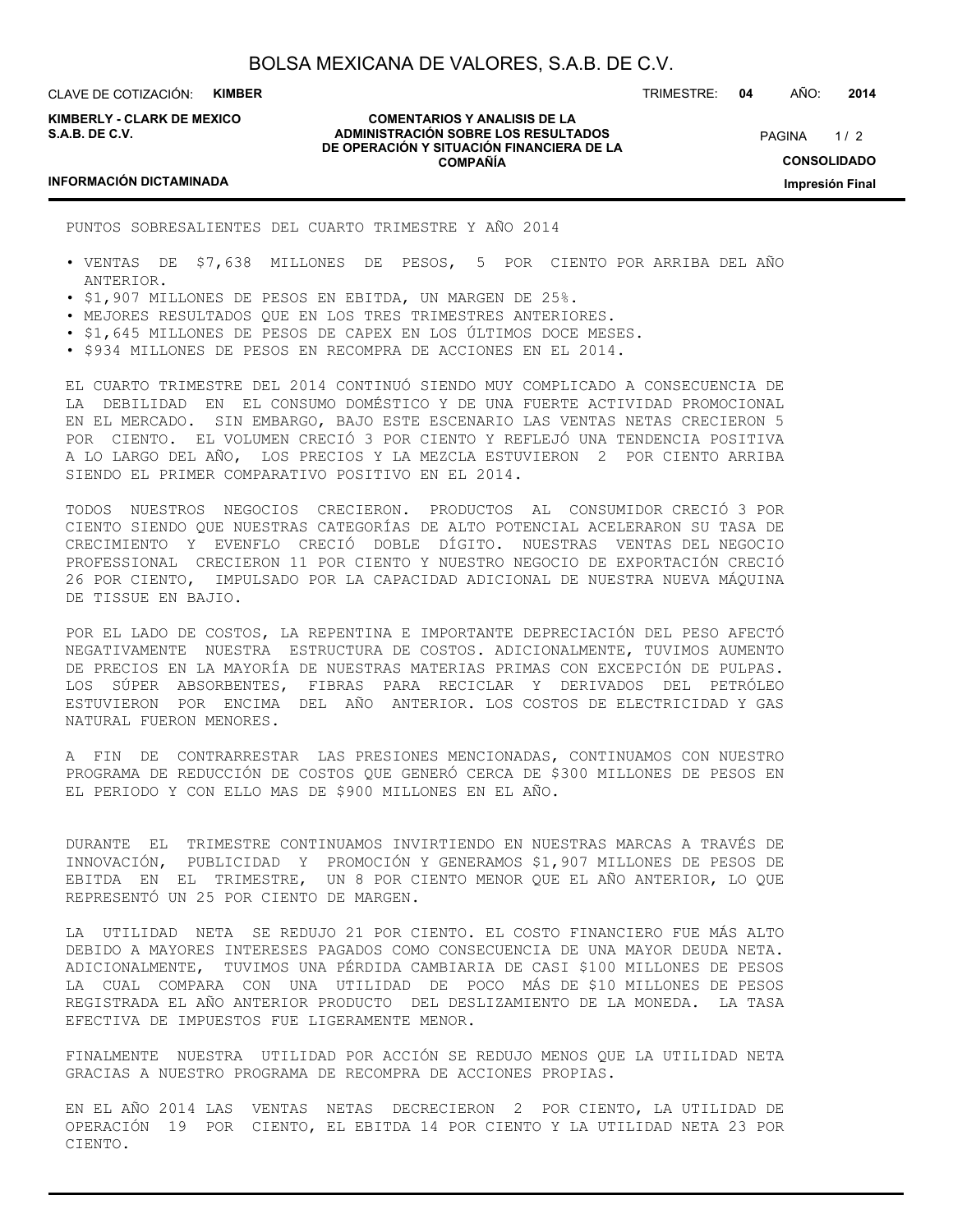CLAVE DE COTIZACIÓN: **KIMBER**

**KIMBERLY - CLARK DE MEXICO S.A.B. DE C.V.**

#### **COMENTARIOS Y ANALISIS DE LA ADMINISTRACIÓN SOBRE LOS RESULTADOS DE OPERACIÓN Y SITUACIÓN FINANCIERA DE LA COMPAÑÍA**

 $2/2$ PAGINA

**CONSOLIDADO**

**Impresión Final**

### **INFORMACIÓN DICTAMINADA**

EN LOS ÚLTIMOS DOCE MESES HEMOS INVERTIDO \$2,579 MILLONES DE PESOS (\$1,645 MILLONES EN ACTIVOS FIJOS (CAPEX), Y \$934 MILLONES EN RECOMPRA DE ACCIONES PROPIAS) Y PAGADO DIVIDENDOS A NUESTROS ACCIONISTAS POR \$4,378 MILLONES DE PESOS.

AL 31 DE DICIEMBRE LA COMPAÑÍA TENÍA \$5,050 MILLONES DE PESOS EN EFECTIVO.

LA COMPAÑÍA CUENTA CON INSTRUMENTOS FINANCIEROS DERIVADOS PARA CUBRIR TASAS DE INTERÉS Y EL TIPO DE CAMBIO DEL BONO EN DÓLARES. LOS CAMBIOS EN EL VALOR DE MERCADO DE ESTOS INSTRUMENTOS NO IMPACTARÍAN LOS RESULTADOS DE LA EMPRESA DE MODO MATERIAL.

NOTA: EN CUMPLIMIENTO A LO ESTABLECIDO EN EL ARTÍCULO 4.033.01 FRACC.VIII DEL REGLAMENTO INTERIOR DE LA BOLSA MEXICANA DE VALORES, SE INFORMA QUE LA COBERTURA DE ANÁLISIS DE VALORES DE KIMBER ES REALIZADA POR BBVA BANCOMER.

TRIMESTRE: **04** AÑO: **2014**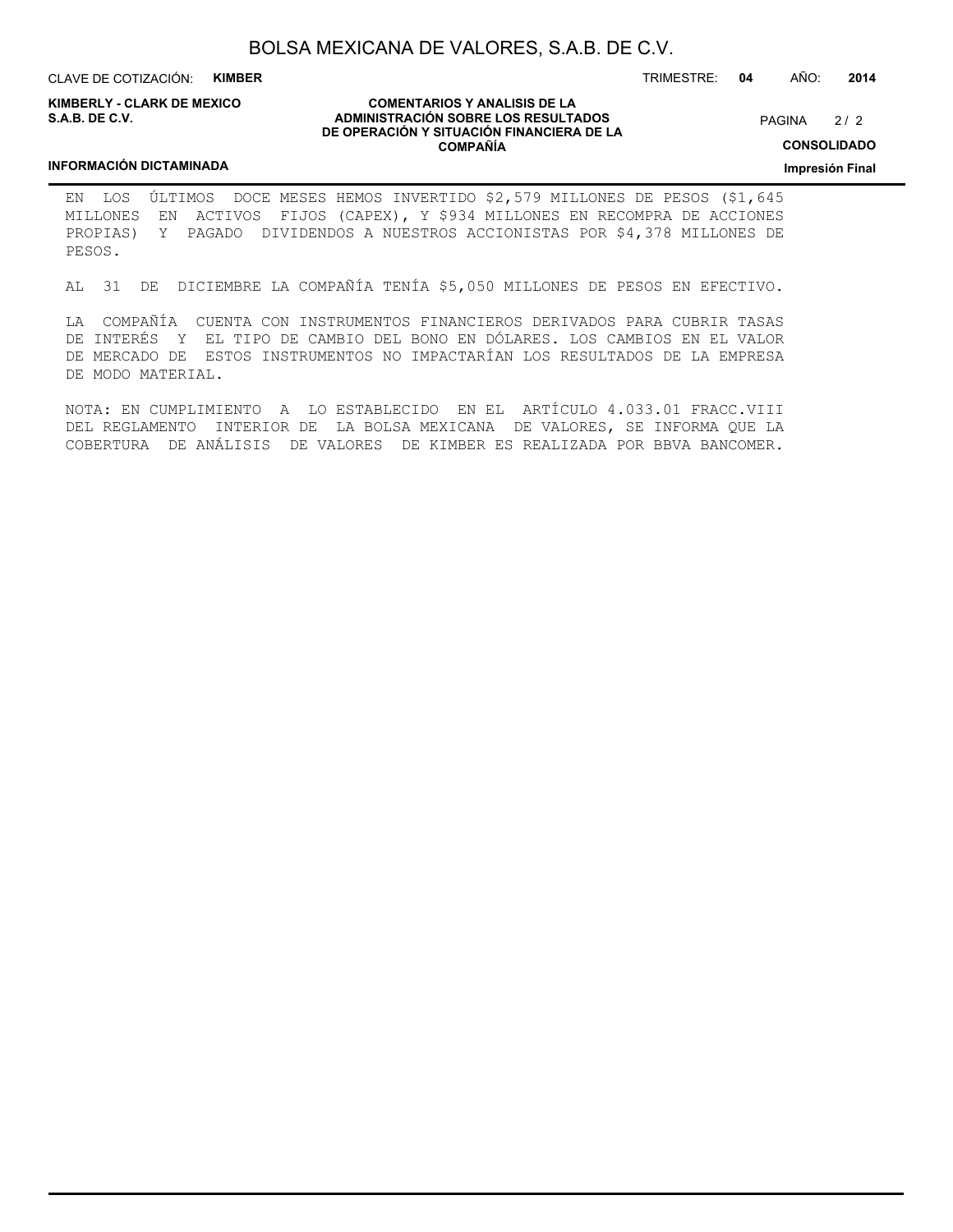| CLAVE DE COTIZACIÓN:<br>TRIMESTRE:<br>04<br><b>KIMBER</b> |                |                                                             |              |    |         |               | 2014                                  |
|-----------------------------------------------------------|----------------|-------------------------------------------------------------|--------------|----|---------|---------------|---------------------------------------|
| KIMBERLY - CLARK DE MEXICO<br>S.A.B. DE C.V.              |                | NOTAS COMPLEMENTARIAS A LA INFORMACIÓN<br><b>FINANCIERA</b> |              |    |         | <b>PAGINA</b> | 1/1                                   |
| <b>INFORMACIÓN DICTAMINADA</b>                            |                |                                                             |              |    |         |               | <b>CONSOLIDADO</b><br>Impresión Final |
| CONSULTAR<br>NOTAS<br>A<br>IFRSTRIM.PDF ADJUNTO.          | LOS<br>ESTADOS | FINANCIEROS                                                 | CONSOLIDADOS | ΕN | ARCHIVO |               |                                       |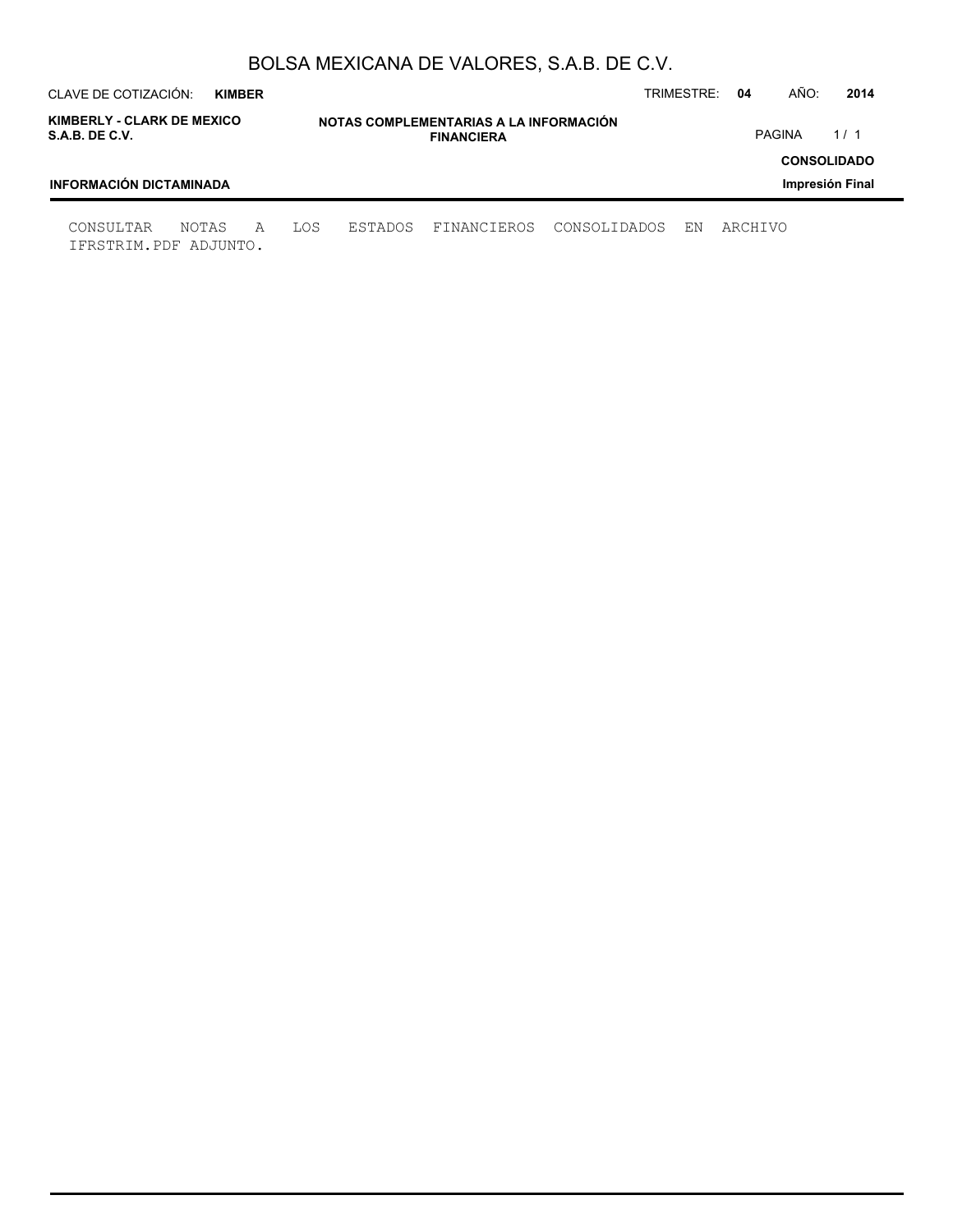CLAVE DE COTIZACIÓN TRIMESTRE **04** AÑO **2014 KIMBER**

**KIMBERLY - CLARK DE MEXICO S.A.B. DE C.V.**

**INFORMACIÓN DICTAMINADA (MILES DE PESOS)**

# **INVERSIONES EN ASOCIADAS Y NEGOCIOS CONJUNTOS**

**CONSOLIDADO**

**Impresión Final**

|                                          | <b>NO. DE ACCIONES</b><br><b>ACTIVIDAD PRINCIPAL</b><br><b>NOMBRE DE LA EMPRESA</b> | $%$ DE<br><b>TENEN</b> | <b>MONTO TOTAL</b>                    |                               |  |
|------------------------------------------|-------------------------------------------------------------------------------------|------------------------|---------------------------------------|-------------------------------|--|
|                                          |                                                                                     | <b>CIA</b>             | <b>COSTO DE</b><br><b>ADQUISICION</b> | <b>VALOR</b><br><b>ACTUAL</b> |  |
| <b>TOTAL DE INVERSIONES EN ASOCIADAS</b> |                                                                                     |                        |                                       |                               |  |

**OBSERVACIONES**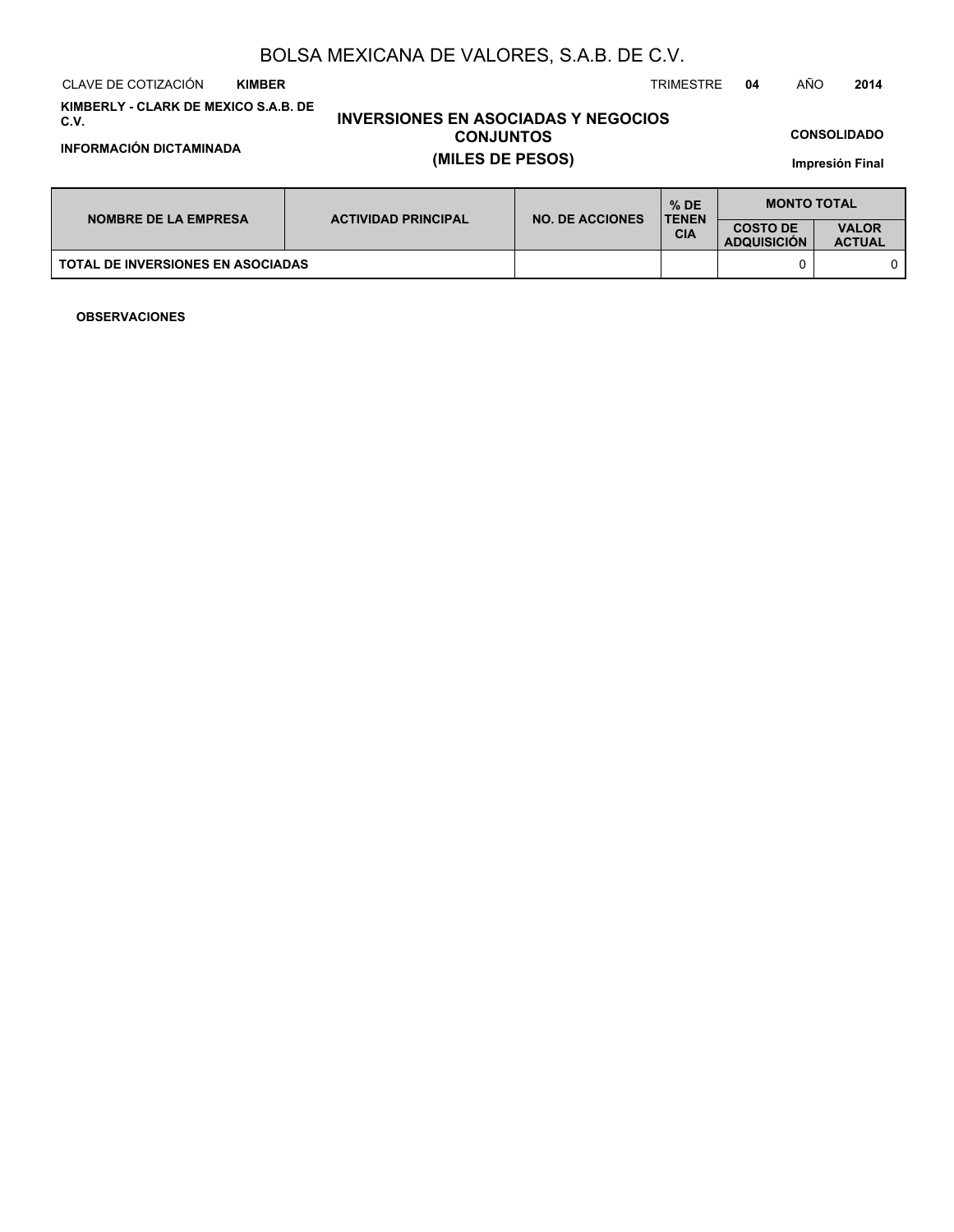#### CLAVE DE COTIZACIÓN**KIMBER**

**KIMBERLY - CLARK DE MEXICO S.A.B. DE C.V.**

## **DESGLOSE DE CRÉDITOS**

## (MILES DE PESOS)

**CONSOLIDADOImpresión Final**

**<sup>2014</sup>**

**INFORMACIÓN DICTAMINADA**

|                               |                                                    |                                            |                                       |                                            |            | VENCTOS. O AMORT. DENOMINADOS EN MONEDA NACIONAL |                            |              |                     | VENCTOS. O AMORT. DENOMINADOS EN MONEDA EXTRANJERA |                   |                    |                            |                     |              |                       |
|-------------------------------|----------------------------------------------------|--------------------------------------------|---------------------------------------|--------------------------------------------|------------|--------------------------------------------------|----------------------------|--------------|---------------------|----------------------------------------------------|-------------------|--------------------|----------------------------|---------------------|--------------|-----------------------|
| TIPO DE CRÉDITO / INSTITUCIÓN | <b>INSTITUCION</b><br><b>EXTRANJERA</b><br>(SI/NO) | <b>FECHA DE FIRMA /</b><br><b>CONTRATO</b> | <b>FECHA DE</b><br><b>VENCIMIENTO</b> | TASA DE<br>INTERÉS Y/O<br><b>SOBRETASA</b> |            |                                                  | <b>INTERVALO DE TIEMPO</b> |              |                     |                                                    |                   |                    | <b>INTERVALO DE TIEMPO</b> |                     |              |                       |
|                               |                                                    |                                            |                                       |                                            | AÑO ACTUAL | <b>HASTA 1 AÑO</b>                               | <b>HASTA 2 AÑOS</b>        | HASTA 3 AÑOS | <b>HASTA 4 AÑOS</b> | HASTA 5 AÑOS O<br>MÁS                              | <b>AÑO ACTUAL</b> | <b>HASTA 1 AÑO</b> | <b>HASTA 2 AÑOS</b>        | <b>HASTA 3 AÑOS</b> | HASTA 4 AÑOS | HASTA 5 AÑOS O<br>MÁS |
| <b>BANCARIOS</b>              |                                                    |                                            |                                       |                                            |            |                                                  |                            |              |                     |                                                    |                   |                    |                            |                     |              |                       |
| <b>COMERCIO EXTERIOR</b>      |                                                    |                                            |                                       |                                            |            |                                                  |                            |              |                     |                                                    |                   |                    |                            |                     |              |                       |
| <b>CON GARANTÍA</b>           |                                                    |                                            |                                       |                                            |            |                                                  |                            |              |                     |                                                    |                   |                    |                            |                     |              |                       |
| <b>BANCA COMERCIAL</b>        |                                                    |                                            |                                       |                                            |            |                                                  |                            |              |                     |                                                    |                   |                    |                            |                     |              |                       |
| <b>OTROS</b>                  |                                                    |                                            |                                       |                                            |            |                                                  |                            |              |                     |                                                    |                   |                    |                            |                     |              |                       |
| <b>TOTAL BANCARIOS</b>        |                                                    |                                            |                                       |                                            |            |                                                  |                            |              |                     |                                                    |                   |                    |                            |                     |              |                       |

TRIMESTRE **<sup>04</sup>** AÑO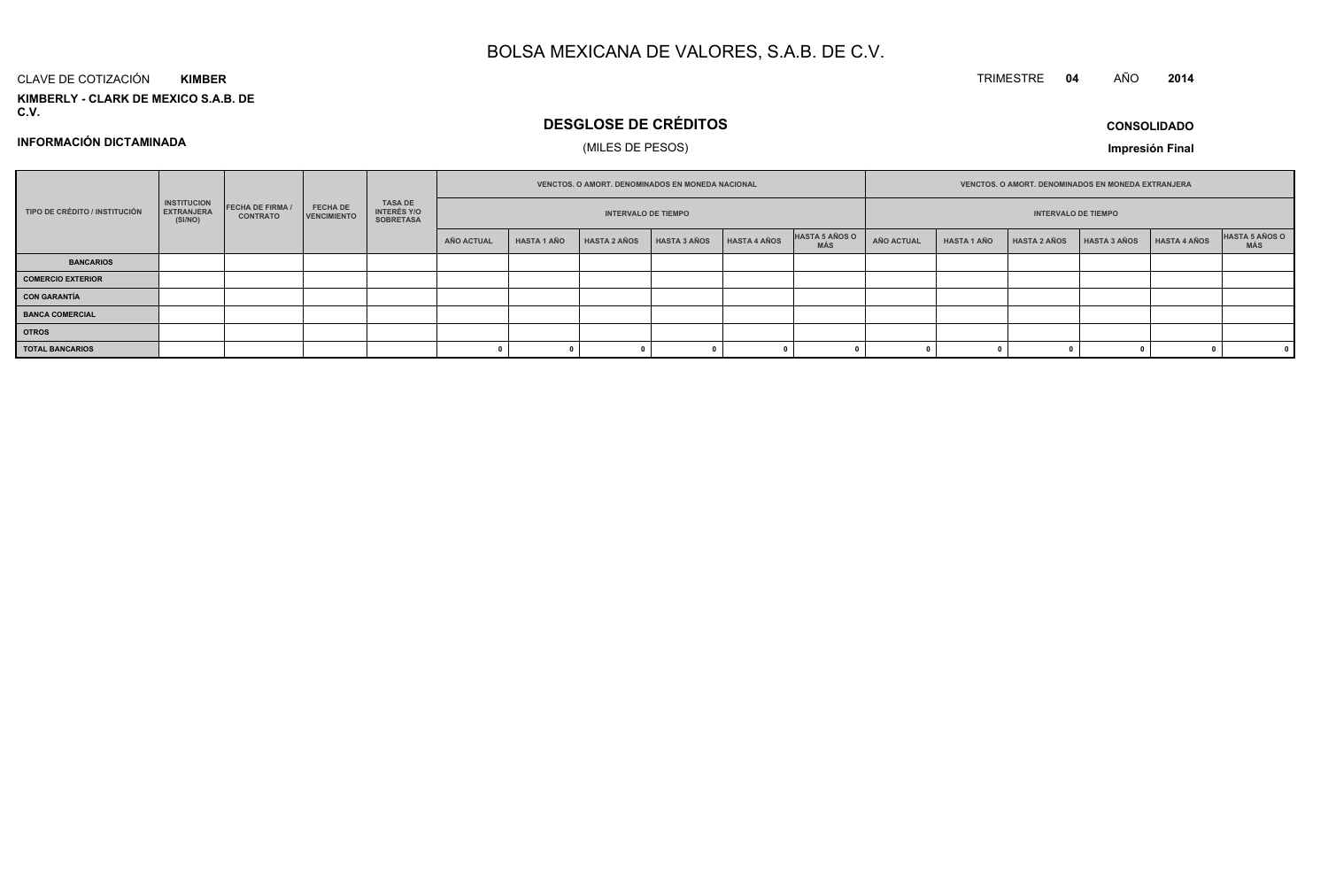#### CLAVE DE COTIZACIÓN**KIMBER**

**KIMBERLY - CLARK DE MEXICO S.A.B. DE C.V.**

## **DESGLOSE DE CRÉDITOS**

(MILES DE PESOS)

| <b>CONSOLIDADO</b> |
|--------------------|
|                    |

**Impresión Final**

**INFORMACIÓN DICTAMINADA**

|                                                            |                                                    |                                            |                                       |                                                          |                   |                    |                     | <b>VENCTOS, O AMORT, DENOMINADOS EN MONEDA NACIONAL</b> |                     |                              |                   |                    | <b>VENCTOS, O AMORT, DENOMINADOS EN MONEDA EXTRANJERA</b> |                            |                     |                       |
|------------------------------------------------------------|----------------------------------------------------|--------------------------------------------|---------------------------------------|----------------------------------------------------------|-------------------|--------------------|---------------------|---------------------------------------------------------|---------------------|------------------------------|-------------------|--------------------|-----------------------------------------------------------|----------------------------|---------------------|-----------------------|
| TIPO DE CRÉDITO / INSTITUCIÓN                              | <b>INSTITUCION</b><br><b>EXTRANJERA</b><br>(SI/NO) | <b>FECHA DE FIRMA /</b><br><b>CONTRATO</b> | <b>FECHA DE</b><br><b>VENCIMIENTO</b> | <b>TASA DE</b><br><b>INTERÉS Y/O</b><br><b>SOBRETASA</b> |                   |                    |                     | <b>INTERVALO DE TIEMPO</b>                              |                     |                              |                   |                    |                                                           | <b>INTERVALO DE TIEMPO</b> |                     |                       |
|                                                            |                                                    |                                            |                                       |                                                          | <b>AÑO ACTUAL</b> | <b>HASTA 1 AÑO</b> | <b>HASTA 2 AÑOS</b> | <b>HASTA 3 AÑOS</b>                                     | <b>HASTA 4 AÑOS</b> | <b>HASTA 5 AÑOS O</b><br>MÁS | <b>AÑO ACTUAL</b> | <b>HASTA 1 AÑO</b> | <b>HASTA 2 AÑOS</b>                                       | <b>HASTA 3 AÑOS</b>        | <b>HASTA 4 AÑOS</b> | HASTA 5 AÑOS C<br>MÁS |
| <b>BURSÁTILES</b>                                          |                                                    |                                            |                                       |                                                          |                   |                    |                     |                                                         |                     |                              |                   |                    |                                                           |                            |                     |                       |
| <b>LISTADAS EN BOLSA (MÉXICO Y/O</b><br><b>EXTRANJERO)</b> |                                                    |                                            |                                       |                                                          |                   |                    |                     |                                                         |                     |                              |                   |                    |                                                           |                            |                     |                       |
| QUIROGRAFARIOS                                             |                                                    |                                            |                                       |                                                          |                   |                    |                     |                                                         |                     |                              |                   |                    |                                                           |                            |                     |                       |
| CERTIFICADOS BURSATILES                                    | <b>NO</b>                                          | 05/07/2007                                 | 26/06/2017                            | 3.19                                                     | N/A               | $\Omega$           | $\Omega$            | 2,500,000                                               |                     |                              |                   |                    |                                                           |                            |                     |                       |
| CERTIFICADOS BURSATILES                                    | <b>NO</b>                                          | 30/03/2009                                 | 22/03/2016                            | 9.98                                                     | N/A               | $\Omega$           | 800,000             | $\sqrt{ }$                                              |                     | $\sqrt{ }$                   |                   |                    |                                                           |                            |                     |                       |
| CERTIFICADOS BURSATILES                                    | <b>NO</b>                                          | 06/10/2009                                 | 26/09/2019                            | 9.65                                                     | N/A               | $\Omega$           |                     |                                                         |                     | 400,000                      |                   |                    |                                                           |                            |                     |                       |
| CERTIFICADOS BURSATILES                                    | <b>NO</b>                                          | 11/11/2010                                 | 05/11/2015                            | 3.59                                                     | N/A               | 1,500,000          | $\Omega$            | $\Omega$                                                |                     | $\Omega$                     |                   |                    |                                                           |                            |                     |                       |
| CERTIFICADOS BURSATILES                                    | <b>NO</b>                                          | 11/11/2010                                 | 29/10/2020                            | 7.17                                                     | N/A               |                    |                     |                                                         |                     | 2,500,000                    |                   |                    |                                                           |                            |                     |                       |
| CERTIFICADOS BURSATILES                                    | <b>NO</b>                                          | 30/09/2013                                 | 24/09/2018                            | 3.45                                                     | N/A               | $\Omega$           |                     | $\overline{0}$                                          | 1,500,000           | $\Omega$                     |                   |                    |                                                           |                            |                     |                       |
| CERTIFICADOS BURSATILES (1)                                | <b>NO</b>                                          | 30/09/2013                                 | 18/09/2023                            | 6.98                                                     | N/A               | $\Omega$           |                     |                                                         |                     | 1,699,317                    |                   |                    |                                                           |                            |                     |                       |
| CON GARANTÍA                                               |                                                    |                                            |                                       |                                                          |                   |                    |                     |                                                         |                     |                              |                   |                    |                                                           |                            |                     |                       |
| <b>COLOCACIONES PRIVADAS</b>                               |                                                    |                                            |                                       |                                                          |                   |                    |                     |                                                         |                     |                              |                   |                    |                                                           |                            |                     |                       |
| QUIROGRAFARIOS                                             |                                                    |                                            |                                       |                                                          |                   |                    |                     |                                                         |                     |                              |                   |                    |                                                           |                            |                     |                       |
| BONO RULE 144A                                             | <b>SI</b>                                          | 08/04/2014                                 | 08/04/2024                            | 3.8                                                      |                   |                    |                     |                                                         |                     |                              | N/A               | $\Omega$           |                                                           | $\Omega$                   |                     | 3,687,500             |
| CON GARANTÍA                                               |                                                    |                                            |                                       |                                                          |                   |                    |                     |                                                         |                     |                              |                   |                    |                                                           |                            |                     |                       |
| <b>TOTAL BURSÁTILES</b>                                    |                                                    |                                            |                                       |                                                          | $\Omega$          | 1,500,000          | 800,000             | 2,500,000                                               | 1,500,000           | 4,599,317                    |                   | $\mathbf{0}$       |                                                           |                            |                     | 3,687,500             |

TRIMESTRE **<sup>04</sup>** AÑO **<sup>2014</sup>**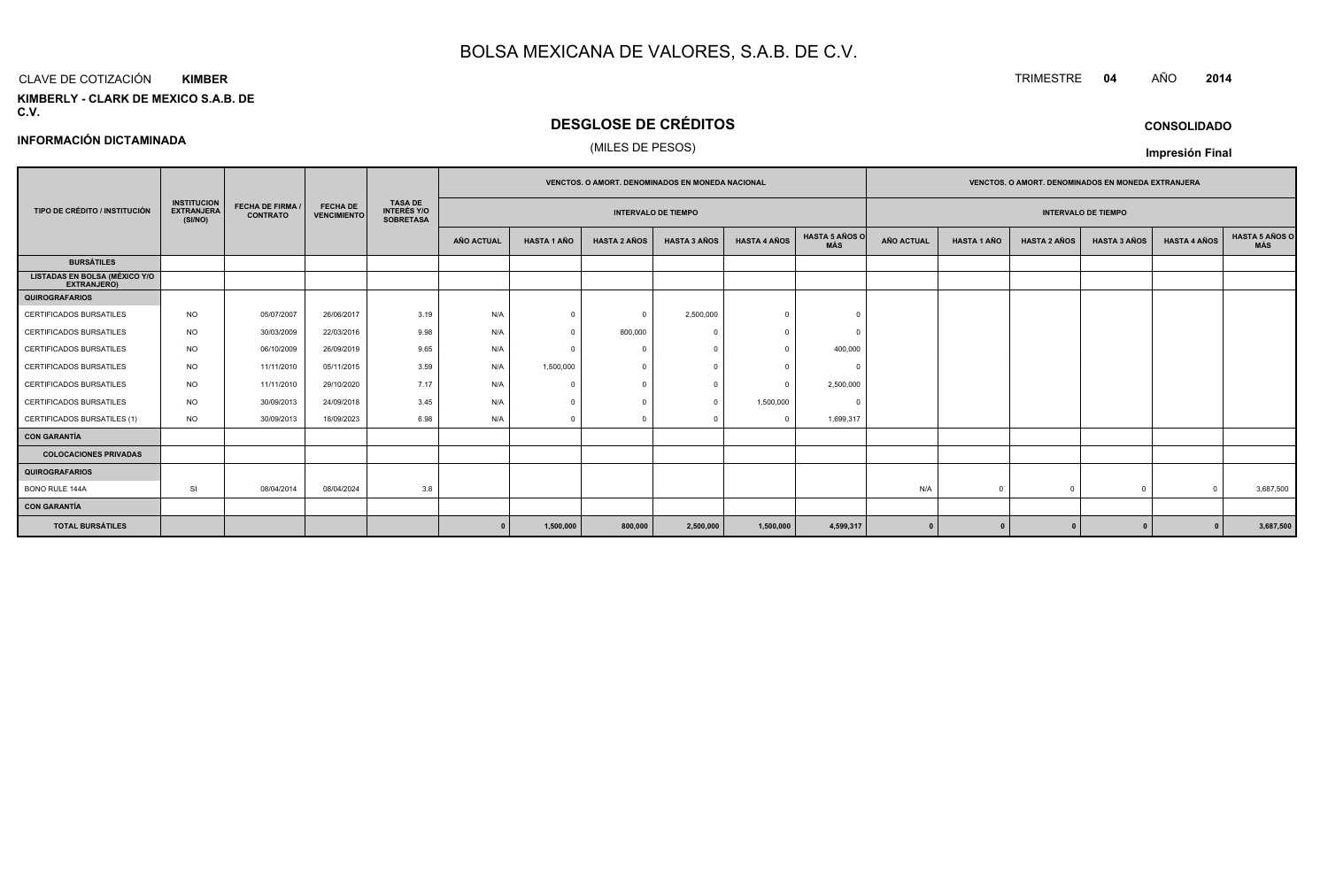#### CLAVE DE COTIZACIÓN**KIMBER**

**INFORMACIÓN DICTAMINADA**

 **KIMBERLY - CLARK DE MEXICO S.A.B. DEC.V.**

## **DESGLOSE DE CRÉDITOS**

#### (MILES DE PESOS)

|                                                                                       |                                                    |                              |                                       |            |                    | VENCTOS. O AMORT. DENOMINADOS EN MONEDA NACIONAL |                     |                     |                              |                   |                    |                            | VENCTOS. O AMORT. DENOMINADOS EN MONEDA EXTRANJERA |                         |                |
|---------------------------------------------------------------------------------------|----------------------------------------------------|------------------------------|---------------------------------------|------------|--------------------|--------------------------------------------------|---------------------|---------------------|------------------------------|-------------------|--------------------|----------------------------|----------------------------------------------------|-------------------------|----------------|
| TIPO DE CRÉDITO / INSTITUCIÓN                                                         | <b>INSTITUCION</b><br><b>EXTRANJERA</b><br>(SI/NO) | <b>FECHA</b><br>CONCERTACIÓN | <b>FECHA DE</b><br><b>VENCIMIENTO</b> |            |                    | <b>INTERVALO DE TIEMPO</b>                       |                     |                     |                              |                   |                    | <b>INTERVALO DE TIEMPO</b> |                                                    |                         |                |
|                                                                                       |                                                    |                              |                                       | AÑO ACTUAL | <b>HASTA 1 AÑO</b> | <b>HASTA 2 AÑOS</b>                              | <b>HASTA 3 AÑOS</b> | <b>HASTA 4 AÑOS</b> | <b>HASTA 5 AÑOS O</b><br>MÁS | <b>AÑO ACTUAL</b> | <b>HASTA 1 AÑO</b> | <b>HASTA 2 AÑOS</b>        | <b>HASTA 3 AÑOS</b>                                | <b>HASTA 4 AÑOS</b>     | HASTA 5 AÑOS O |
| OTROS PASIVOS CIRCULANTES Y NO<br><b>CIRCULANTES CON COSTO</b>                        |                                                    |                              |                                       |            |                    |                                                  |                     |                     |                              |                   |                    |                            |                                                    |                         |                |
| <b>TOTAL OTROS PASIVOS</b><br><b>CIRCULANTES Y NO CIRCULANTES</b><br><b>CON COSTO</b> |                                                    |                              |                                       | O          | $\Omega$           | $\Omega$                                         |                     | $\Omega$            | $\Omega$                     | $\mathbf 0$       | $\Omega$           | $\mathbf 0$                | $\Omega$                                           | $\Omega$                |                |
|                                                                                       |                                                    |                              |                                       |            |                    |                                                  |                     |                     |                              |                   |                    |                            |                                                    |                         |                |
| <b>PROVEEDORES</b>                                                                    |                                                    |                              |                                       |            |                    |                                                  |                     |                     |                              |                   |                    |                            |                                                    |                         |                |
| <b>VARIOS</b>                                                                         | <b>NO</b>                                          | 31/12/2014                   |                                       | N/A        | 1,451,274          |                                                  |                     |                     |                              |                   |                    |                            |                                                    |                         |                |
| VARIOS                                                                                | <b>NO</b>                                          | 31/12/2014                   |                                       |            |                    |                                                  |                     |                     |                              | N/A               | 2,036,164          |                            |                                                    |                         |                |
| <b>TOTAL PROVEEDORES</b>                                                              |                                                    |                              |                                       | $\Omega$   | 1,451,274          |                                                  |                     |                     |                              | $^{\circ}$        | 2,036,164          |                            |                                                    |                         |                |
|                                                                                       |                                                    |                              |                                       |            |                    |                                                  |                     |                     |                              |                   |                    |                            |                                                    |                         |                |
| <b>OTROS PASIVOS CIRCULANTES Y NO</b><br><b>CIRCULANTES</b>                           |                                                    |                              |                                       |            |                    |                                                  |                     |                     |                              |                   |                    |                            |                                                    |                         |                |
| VARIOS                                                                                | <b>NO</b>                                          |                              |                                       | N/A        | 1,614,946          | $\overline{0}$                                   | $\Omega$            | $\Omega$            | $\Omega$                     |                   |                    |                            |                                                    |                         |                |
| BANAMEX S.A. (2)                                                                      | <b>NO</b>                                          |                              |                                       | N/A        | $\Omega$           | $\overline{\mathbf{0}}$                          | 134,718             | $\Omega$            |                              |                   |                    |                            |                                                    |                         |                |
| <b>VARIOS</b>                                                                         | <b>NO</b>                                          |                              |                                       | N/A        | $\Omega$           | $\Omega$                                         | $\Omega$            | 64,083              | 124,364                      |                   |                    |                            |                                                    |                         |                |
| VARIOS                                                                                | <b>NO</b>                                          |                              |                                       |            |                    |                                                  |                     |                     |                              | N/A               | 44,766             | $^{\circ}$                 | $\mathbf 0$                                        | $\mathbf 0$             |                |
| <b>TOTAL OTROS PASIVOS</b><br><b>CIRCULANTES Y NO CIRCULANTES</b>                     |                                                    |                              |                                       | $\Omega$   | 1,614,946          | $\overline{0}$                                   | 134,718             | 64,083              | 124,364                      | $\mathbf{0}$      | 44,766             | $\Omega$                   | $\Omega$                                           | $\Omega$                |                |
|                                                                                       |                                                    |                              |                                       |            |                    |                                                  |                     |                     |                              |                   |                    |                            |                                                    |                         |                |
| <b>TOTAL GENERAL</b>                                                                  |                                                    |                              |                                       | - 0        | 4,566,220          | 800,000                                          | 2,634,718           | 1,564,083           | 4,723,681                    | $\mathbf{0}$      | 2,080,930          | $\mathbf{0}$               | $\Omega$                                           | $\overline{\mathbf{0}}$ | 3,687,50       |

**<sup>0</sup> 4,566,220 800,000 2,634,718 1,564,083 4,723,681 <sup>0</sup> 2,080,930 <sup>0</sup> <sup>0</sup> <sup>0</sup> 3,687,500**

#### **OBSERVACIONES**

OBSERVACIONES

 (1) SE INCLUYEN \$50,683 DE GASTOS POR EMISIÓN DE DEUDA DISMINUIDOS DELCERTIFICADO BURSATIL CON VENCIMIENTO AL 18/09/2023.

(2) INSTRUMENTOS FINANCIEROS DERIVADOS.

TRIMESTRE **<sup>04</sup>** AÑO **<sup>2014</sup>**

**CONSOLIDADO**

**Impresión Final**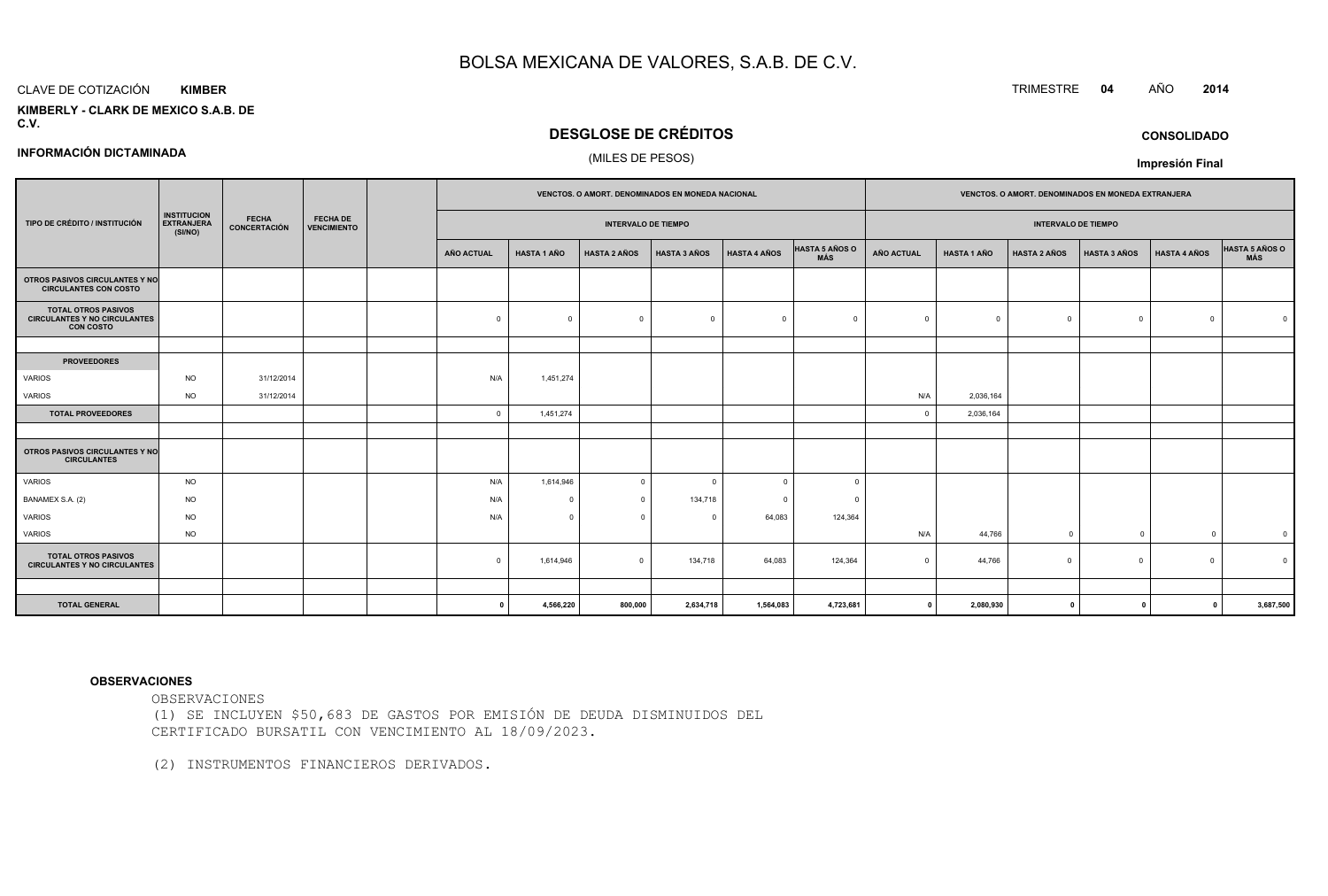#### CLAVE DE COTIZACIÓN: **KIMBER KIMBERLY - CLARK DE MEXICO S.A.B. DE C.V.**

**POSICIÓN MONETARIA EN MONEDA EXTRANJERA**

TRIMESTRE: **04** AÑO: **2014**

### **CONSOLIDADO**

#### **INFORMACIÓN DICTAMINADA**

**(MILES DE PESOS)**

#### **Impresión Final**

| POSICIÓN EN MONEDA EXTRANJERA | <b>DÓLARES</b>   |                       | <b>OTRAS MONEDAS</b> |                       | <b>TOTAL MILES DE</b> |
|-------------------------------|------------------|-----------------------|----------------------|-----------------------|-----------------------|
| (MILES DE PESOS)              | MILES DE DÓLARES | <b>MILES DE PESOS</b> | MILES DE DÓLARES     | <b>MILES DE PESOS</b> | <b>PESOS</b>          |
| <b>ACTIVO MONETARIO</b>       | 91,026           | 1,342,634             | 0                    | 0                     | 1,342,634             |
| <b>CIRCULANTE</b>             | 91,026           | 1,342,634             | 0                    | 0                     | 1,342,634             |
| NO CIRCULANTE                 | 0                | 0                     | 0                    | 0                     | $\mathbf 0$           |
| <b>PASIVO</b>                 | 391,080          | 5,768,430             | 0                    | 0                     | 5,768,430             |
| <b>CIRCULANTE</b>             | 141,080          | 2,080,930             | 0                    | 0                     | 2,080,930             |
| NO CIRCULANTE                 | 250,000          | 3,687,500             | 0                    | 0                     | 3,687,500             |
| <b>SALDO NETO</b>             | $-300,054$       | -4,425,796            | 0                    | 0                     | -4,425,796            |

#### **OBSERVACIONES**

- EL TIPO DE CAMBIO UTILIZADO PARA VALUAR ESTAS PARTIDAS FUE DE \$14.75 PESOS POR UN DÓLAR ESTADOUNIDENSE.

- PARA CUBRIR LA TOTALIDAD DE LOS 250 MILLONES DE DÓLARES A LARGO PLAZO SE TIENE CONTRATADO UN DERIVADO DENOMINADO EN CROSS CURRENCY SWAP. POR LO QUE LA EXPOSICIÓN REAL EN MONEDA EXTRANJERA ES 47,890 MILES DE DÓLARES.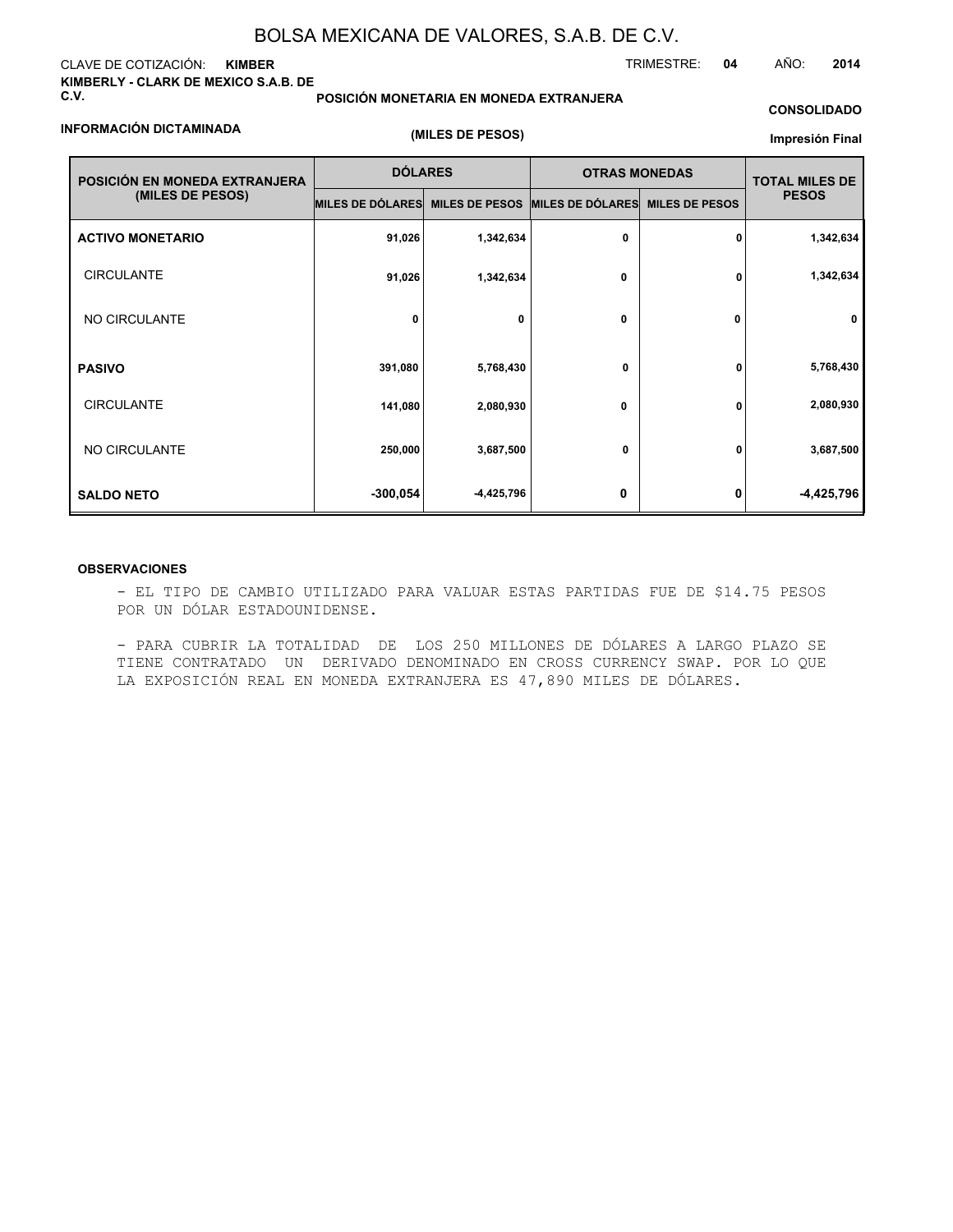| CLAVE DE COTIZACIÓN:<br><b>KIMBER</b>        |                              | TRIMESTRE: | 04 | AÑO:          | 2014               |
|----------------------------------------------|------------------------------|------------|----|---------------|--------------------|
| KIMBERLY - CLARK DE MEXICO S.A.B. DE<br>C.V. | <b>INSTRUMENTOS DE DEUDA</b> |            |    | <b>PAGINA</b> | 1/2                |
| <b>INFORMACIÓN DICTAMINADA</b>               |                              |            |    |               | <b>CONSOLIDADO</b> |
|                                              |                              |            |    |               | Impresión Final    |
|                                              |                              |            |    |               |                    |

### **LIMITACIONES FINANCIERAS SEGÚN CONTRATO, ESCRITURAS DE LA EMISION**

LAS OBLIGACIONES DE LOS CERTIFICADOS BURSÁTILES, SON DE HACER Y NO HACER; QUE **Y/O TITULO**NO INCLUYEN RESTRICCIONES FINANCIERAS.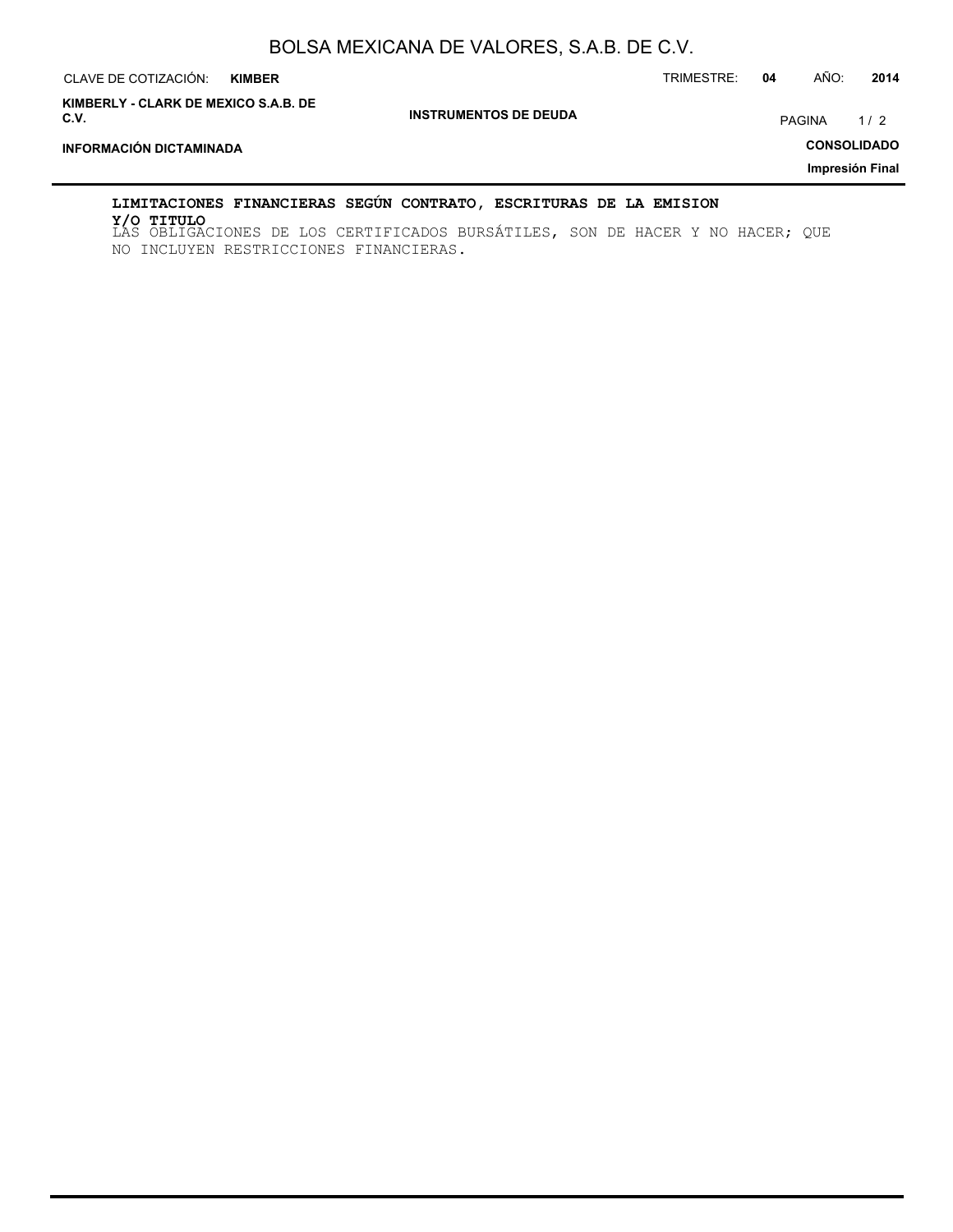| CLAVE DE COTIZACIÓN:<br><b>KIMBER</b>        |                              | TRIMESTRE: | 04 | AÑO:          | 2014               |
|----------------------------------------------|------------------------------|------------|----|---------------|--------------------|
| KIMBERLY - CLARK DE MEXICO S.A.B. DE<br>C.V. | <b>INSTRUMENTOS DE DEUDA</b> |            |    | <b>PAGINA</b> | 2/2                |
| INFORMACIÓN DICTAMINADA                      |                              |            |    |               | <b>CONSOLIDADO</b> |
|                                              |                              |            |    |               | Impresión Final    |

**SITUACIÓN ACTUAL DE LAS LIMITACIONES FINANCIERAS**

ř.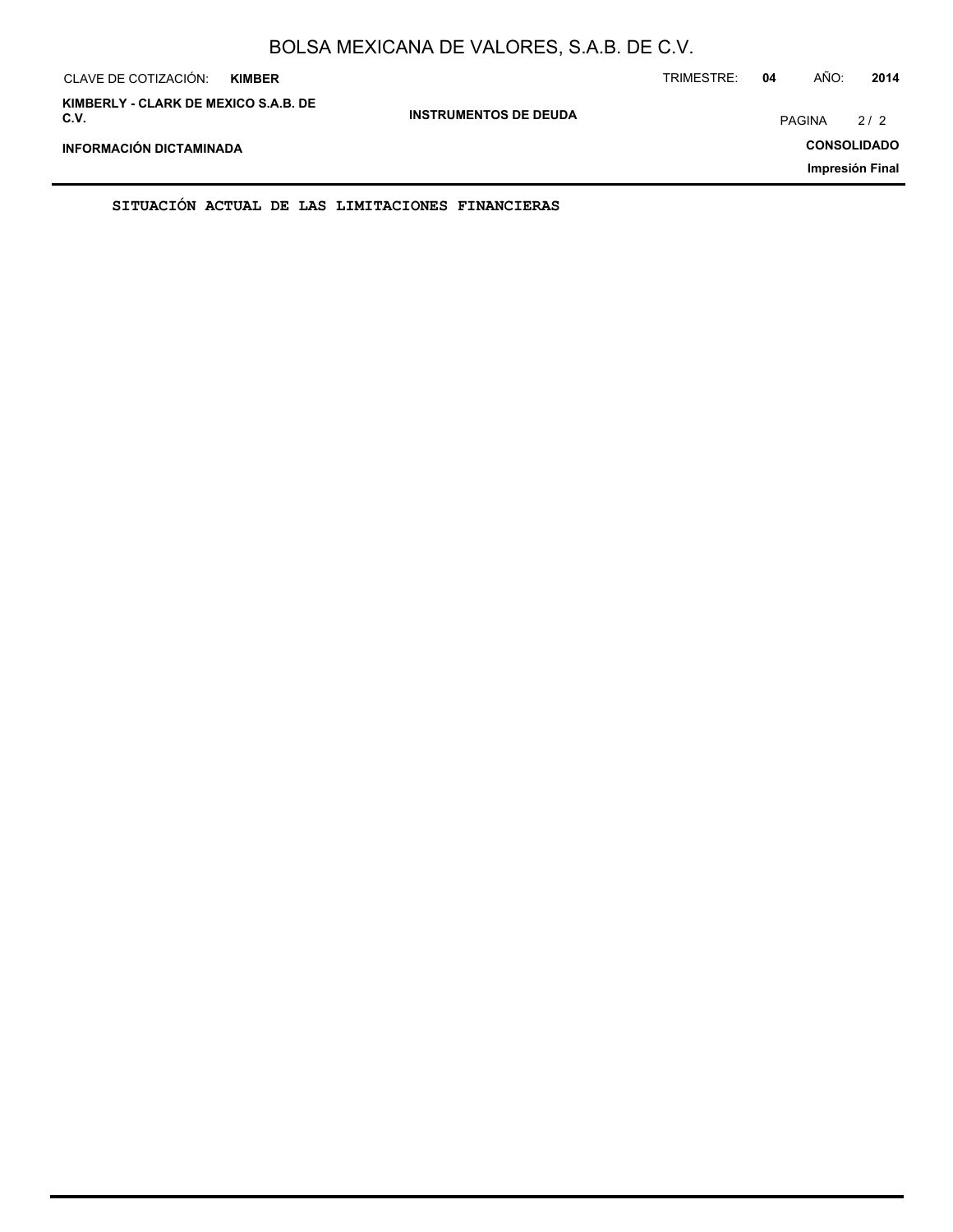CLAVE DE COTIZACIÓN TRIMESTRE **04** AÑO **2014 KIMBER**

**INFORMACIÓN DICTAMINADA**

**KIMBERLY - CLARK DE MEXICO S.A.B. DE C.V.**

## **DISTRIBUCIÓN DE INGRESOS POR PRODUCTO INGRESOS TOTALES (MILES DE PESOS)**

**CONSOLIDADO**

**Impresión Final**

| <b>FRINCIPALES PRODUCTOS O LINEA</b>             | <b>VENTAS</b>  |                | $%$ DE<br><b>PARTICIPACION EN</b> | <b>PRINCIPALES</b> |                 |  |  |  |
|--------------------------------------------------|----------------|----------------|-----------------------------------|--------------------|-----------------|--|--|--|
| <b>DE PRODUCTOS</b>                              | <b>VOLUMEN</b> | <b>IMPORTE</b> | <b>EL MERCADO</b>                 | <b>MARCAS</b>      | <b>CLIENTES</b> |  |  |  |
| <b>INGRESOS NACIONALES</b>                       |                |                |                                   |                    |                 |  |  |  |
| PROD. AL CONSUMIDOR                              | 27,562,538     | 0.00           |                                   |                    |                 |  |  |  |
| INGRESOS POR EXPORTACIÓN                         |                |                |                                   |                    |                 |  |  |  |
| <b>INFORMACION TOTAL</b>                         | 0              | 1,544,315      | 0.00                              |                    |                 |  |  |  |
| <b>INGRESOS DE SUBSIDIARIAS EN EL EXTRANJERO</b> |                |                |                                   |                    |                 |  |  |  |
| <b>INFORMACION TOTAL</b>                         | 0              | $\Omega$       | 0.00                              |                    |                 |  |  |  |
| <b>TOTAL</b>                                     | 0              | 29,106,853     |                                   |                    |                 |  |  |  |

**OBSERVACIONES**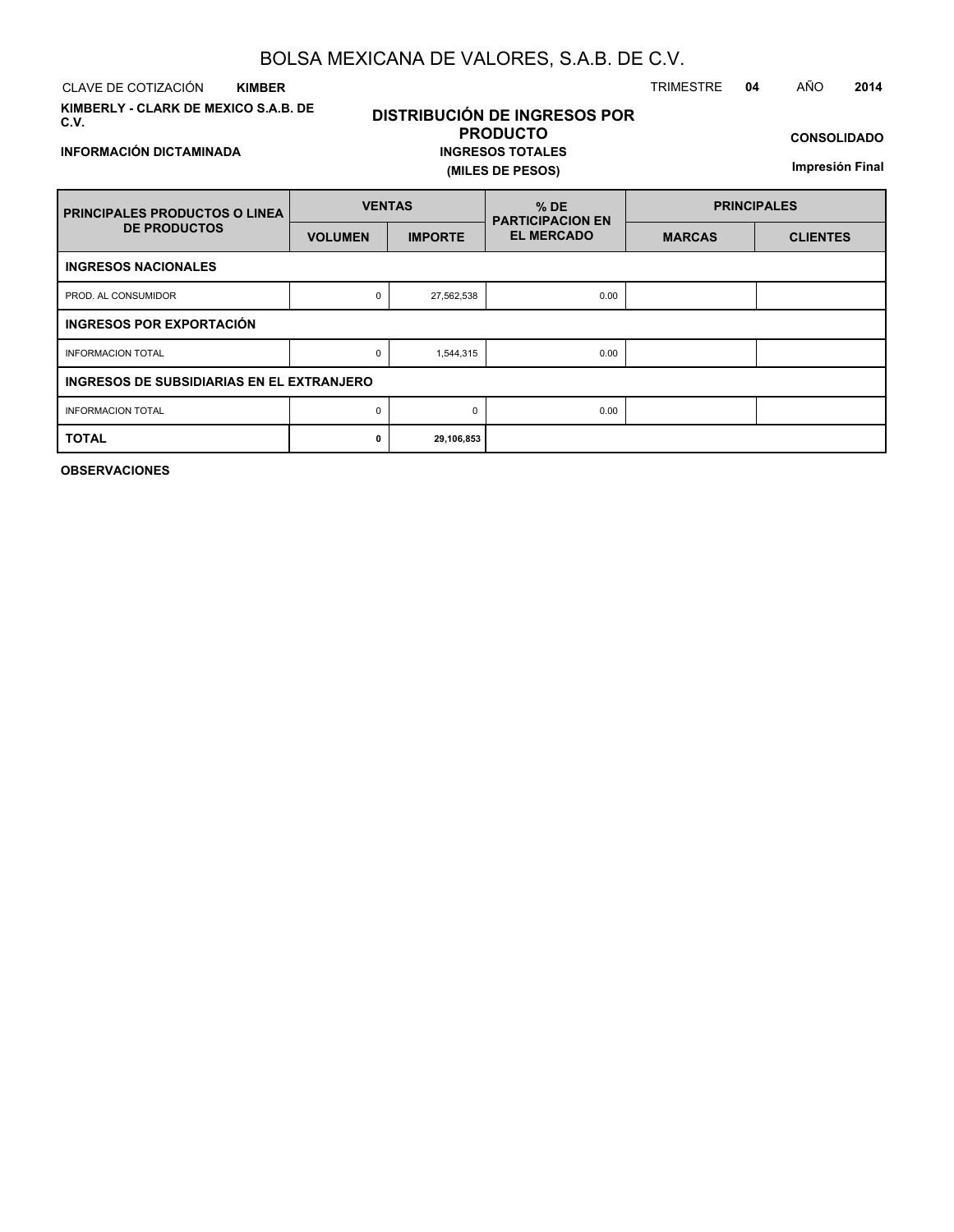**KIMBERLY - CLARK DE MEXICO S.A.B. DE C.V.**CLAVE DE COTIZACIÓN**KIMBER**

**INFORMACIÓN DICTAMINADA**

# **INTEGRACIÓN DEL CAPITAL SOCIALPAGADO**

## **CARACTERISTICAS DE LAS ACCIONES**

**CONSOLIDADO**

**Impresión Final**

| <b>SERIES</b> |                           | <b>CUPÓN</b> |                     | <b>NUMERO DE ACCIONES</b> |                  |                          | <b>CAPITAL SOCIAL</b> |                 |  |
|---------------|---------------------------|--------------|---------------------|---------------------------|------------------|--------------------------|-----------------------|-----------------|--|
|               | VALOR NOMINAL(\$) VIGENTE |              | <b>PORCIÓN FIJA</b> | <b>PORCIÓN VARIABLE</b>   | <b>MEXICANOS</b> | <b>LIBRE SUSCRIPCIÓN</b> | <b>FIJO</b>           | <b>VARIABLE</b> |  |
| I٨            | 0.00000                   | 45           | 1,612,136,688       |                           | 1,612,136,688    | 0                        | 4,390                 | $\mathbf 0$     |  |
| lв            | 0.00000                   | 45           | 1,486,954,190       |                           | 0                | 1,486,954,190            | 4,064                 | $\mathbf{0}$    |  |
| <b>TOTAL</b>  |                           |              | 3,099,090,878       |                           | 1,612,136,688    | 1,486,954,190            | 8,454                 | 0 I             |  |

**TOTAL DE ACCIONES QUE REPRESENTAN EL CAPITAL SOCIAL PAGADO A LAFECHA DE ENVIO DE LA INFORMACIÓN:** $3,099,090,878$ 

TRIMESTRE

**OBSERVACIONES**

#### **<sup>04</sup>** AÑO**<sup>2014</sup>**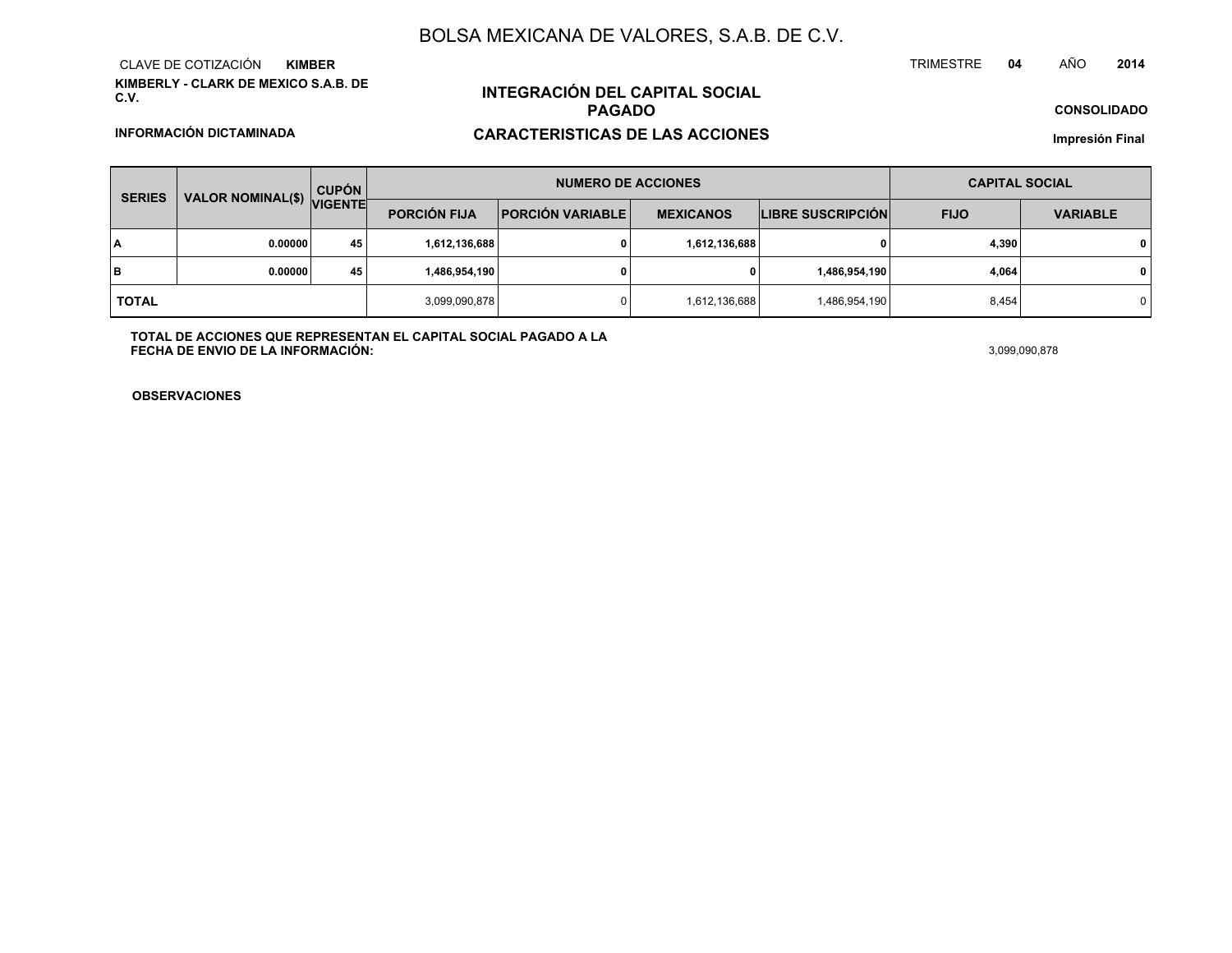**KIMBERLY - CLARK DE MEXICO S.A.B. DE C.V.**

TRIMESTRE: **04** AÑO: **2014**

 $114$ PAGINA **/ 4**

#### **INFORMACIÓN DICTAMINADA**

**INSTRUMENTOS FINANCIEROS DERIVADOS**

**CONSOLIDADO**

**Impresión Final**

INFORMACIÓN CUALITATIVA =======================

KIMBER MANTIENE LA POLÍTICA DE QUE EL USO DE DERIVADOS OBEDEZCA EXCLUSIVAMENTE A FINES DE COBERTURA. LA ENTIDAD CUENTA CON PROCEDIMIENTOS INTERNOS Y CONTROLES QUE VERIFICAN QUE DICHOS INSTRUMENTOS FINANCIEROS CUMPLAN CON ESE FIN.

EL PROCEDIMIENTO QUE SIGUE LA ENTIDAD PARA LA CONTRATACIÓN DE UN INSTRUMENTO FINANCIERO DERIVADO ES EL SIGUIENTE:

EL TESORERO REALIZA UN ANÁLISIS DE LOS RIESGOS (VALOR EN RIESGO), LIQUIDEZ Y ALTERNATIVAS DE COBERTURA QUE EXISTEN EN EL MERCADO Y QUE HAN SIDO EXPUESTOS POR LAS DISTINTAS INSTITUCIONES FINANCIERAS CON LAS QUE LA ENTIDAD TRABAJA. EL TESORERO LE PRESENTA DICHO ESTUDIO Y SU RECOMENDACIÓN AL DIRECTOR DE FINANZAS EL CUAL ANALIZA Y POSTERIORMENTE SOMETE A CONSIDERACIÓN DEL DIRECTOR GENERAL UNA RECOMENDACIÓN. FINALMENTE, TAL RECOMENDACIÓN ES PRESENTADA AL PRESIDENTE DEL CONSEJO QUIEN DA LA APROBACIÓN O NEGATIVA SOBRE LA CONTRATACIÓN DEL INSTRUMENTO FINANCIERO DERIVADO EN CUESTIÓN.

CUANDO UN DERIVADO HA SIDO CONTRATADO, EL ESQUEMA DE COBERTURA A QUE SE REFIERE, SE PRESENTA AL COMITÉ DE AUDITORÍA INTEGRADO POR CONSEJEROS INDEPENDIENTES Y FINALMENTE SE EXPONE AL CONSEJO DE ADMINISTRACIÓN EN LA SESIÓN INMEDIATA SIGUIENTE, CON EL FIN DE MANTENER DEBIDAMENTE INFORMADOS A LOS CONSEJEROS.

RIESGOS SUJETOS DE COBERTURA ============================

DURANTE EL SEGUNDO TRIMESTRE DE 2014 LA ENTIDAD REALIZÓ UNA COLOCACIÓN DE DEUDA POR 250 MILLONES DE DÓLARES ESTADOUNIDENSES A UNA TASA FIJA DE 3.8% ANUAL.

DEL 100% DE LA DEUDA DE KIMBER ALREDEDOR DEL 75% ESTÁ DENOMINADA EN PESOS BAJO LA MODALIDAD DE CERTIFICADOS BURSÁTILES DE LARGO PLAZO CON TASAS FIJAS Y VARIABLES. LA ADMINISTRACIÓN SE HA PREOCUPADO POR REDUCIR LA EXPOSICIÓN EN VARIACIONES DE TASAS DE INTERÉS SOBRE DICHOS CERTIFICADOS BURSÁTILES BUSCANDO UN EQUILIBRIO ENTRE TASAS. CUANDO EN EL MERCADO MEXICANO SE HAN GENERADO OPORTUNIDADES PARA MANTENER DICHO BALANCE, LA ENTIDAD HA RECURRIDO A INSTRUMENTOS FINANCIEROS DERIVADOS PARA LOGRAR DICHO FIN.

LA ENTIDAD NO TIENE RESTRICCIONES SOBRE LOS MERCADOS DE NEGOCIACIÓN DONDE SE LLEVEN A CABO DICHOS INSTRUMENTOS FINANCIEROS DERIVADOS, ESTOS ESTARÁN EN FUNCIÓN DE LAS CARACTERÍSTICAS DEL DERIVADO.

KIMBER NO MANTIENE UNA POLÍTICA SOBRE LLAMADAS DE MARGEN NI COLATERALES, ESTAS SE DECIDEN DEPENDIENDO DEL INSTRUMENTO FINANCIERO DERIVADO QUE SE TRATE EN CUESTIÓN.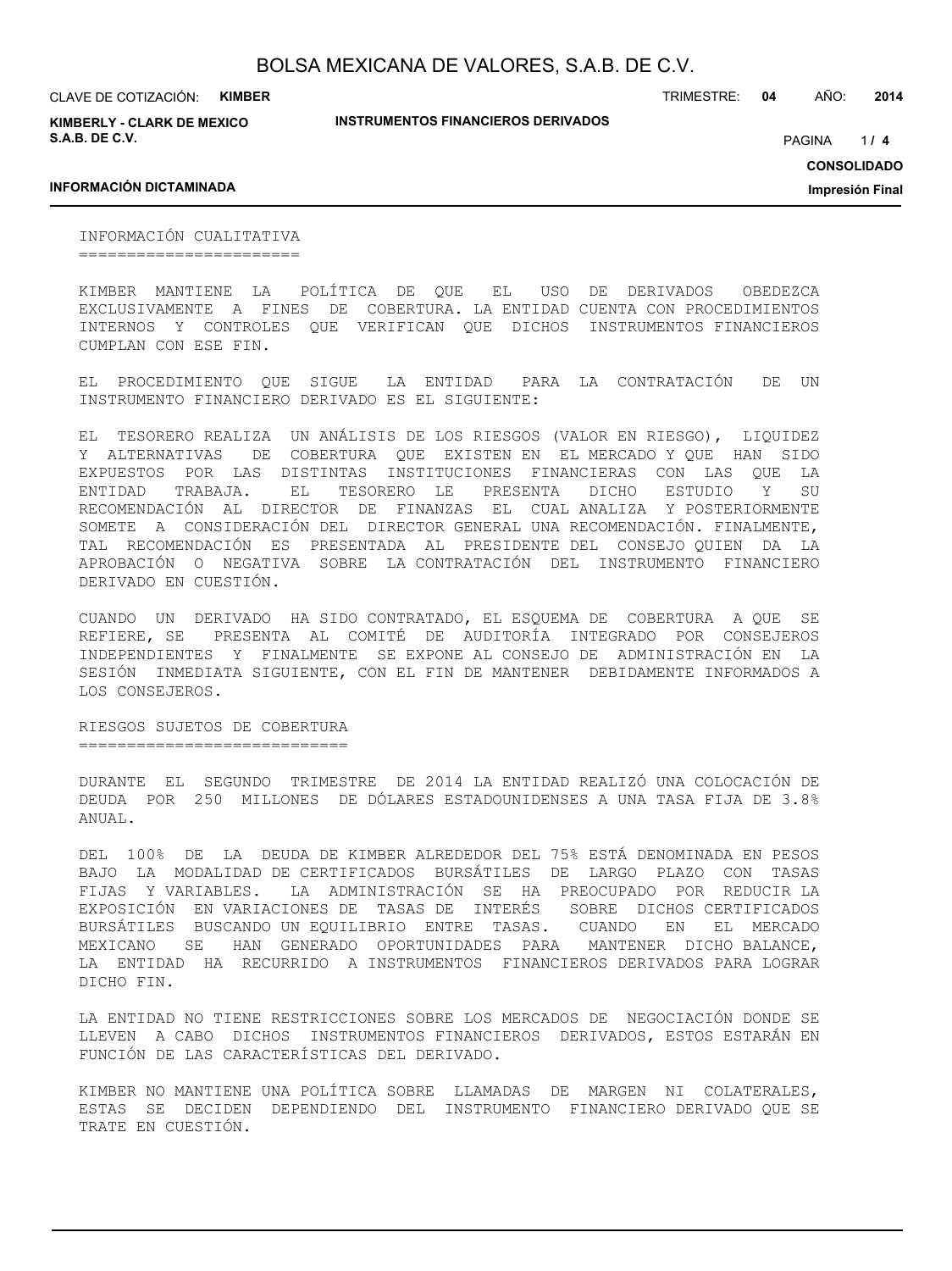**KIMBERLY - CLARK DE MEXICO S.A.B. DE C.V.**

#### **INSTRUMENTOS FINANCIEROS DERIVADOS**

TRIMESTRE: **04** AÑO: **2014**

 $214$ PAGINA **/ 4**

**CONSOLIDADO**

**Impresión Final**

#### **INFORMACIÓN DICTAMINADA**

LOS PROCEDIMIENTOS INTERNOS SON AUDITADOS POR EL AUDITOR INTERNO Y LAS CIFRAS REFLEJADAS EN LOS ESTADOS FINANCIEROS PRODUCTO DE LAS OPERACIONES CON INSTRUMENTOS FINANCIEROS DERIVADOS SON AUDITADAS POR EL DESPACHO DE AUDITORÍA EXTERNO CON EL QUE CUENTA LA ENTIDAD.

CROSS CURRENCY SWAPS ====================

CON LA FINALIDAD DE CUBRIR LA EXPOSICIÓN AL RIESGO DE TIPO DE CAMBIO Y DE TASA DE INTERÉS DE LA DEUDA CONTRATADA EN DÓLARES ESTADOUNIDENSES LA ENTIDAD CONTRATÓ INSTRUMENTOS FINANCIEROS DERIVADOS CROSS CURRENCY SWAPS LOS CUALES CONVIERTEN EL MONTO DE LA DEUDA POR 250 MILLONES DE DÓLARES ESTADOUNIDENSES A UN MONTO DE DEUDA DE \$3,306.3 MILLONES DE PESOS, AL MISMO TIEMPO CONVIERTE LA TASA DE INTERÉS FIJA ANUAL EN DÓLARES DE 3.8% A 6.85% EN PESOS.

DEBIDO A QUE TANTO EL IMPORTE DEL VENCIMIENTO DE CAPITAL COMO LOS PAGOS DE INTERÉS SON IGUALES A LAS DEL CRÉDITO CONTRATADO, SE DESIGNÓ A ESTOS CONTRATOS COMO INSTRUMENTOS DE COBERTURA DE FLUJOS DE EFECTIVO Y LOS EFECTOS EN RESULTADOS SE RECONOCEN CONFORME SE MODIFICA EL TIPO DE CAMBIO DE LA PARTIDA PROTEGIDA EN EL PERIODO.

SWAP DE TASAS DE INTERÉS POR CRÉDITOS EN MONEDA NACIONAL ========================================================

AL 31 DE DICIEMBRE DE 2014, KIMBER TIENE FINANCIAMIENTOS EN CERTIFICADOS BURSÁTILES POR \$10,950 MILLONES DE PESOS. DE DICHO TOTAL, \$5,500 ESTÁN CONTRATADOS A TASA VARIABLE.

CON LA FINALIDAD DE REDUCIR EL RIESGO EN LAS VARIACIONES EN TASAS DE INTERÉS EL 9 DE JULIO DE 2007 SE REALIZÓ CON EL BANCO NACIONAL DE MÉXICO, S.A. UN CONTRATO DE INTERCAMBIO DE TASAS DE INTERÉS POR UN MONTO DE \$1,500 MILLONES DE PESOS PARA CONVERTIR EL PERFIL DE PAGO DE INTERÉS DE TASA VARIABLE A TASA FIJA DE 8.01% ANUAL Y CON VENCIMIENTOS MENSUALES. LA FECHA DE VENCIMIENTO DE ESTE CONTRATO ES EL 26 DE JUNIO DE 2017. ESTOS 1,500 MILLONES FORMAN PARTE DE UNA EMISIÓN DE CERTIFICADOS BURSÁTILES POR 2,500 MILLONES EMITIDOS EN 2007, LOS CUALES PAGAN INTERESES A TIIE – 10 PUNTOS BASE.

DEBIDO A QUE TANTO EL IMPORTE COMO LOS VENCIMIENTOS DEL CAPITAL Y LOS PAGOS DE INTERÉS SON IGUALES A LA PORCIÓN DEL CRÉDITO, SE DESIGNÓ A ESTE CONTRATO COMO INSTRUMENTO DE COBERTURA DE FLUJOS DE EFECTIVO.

KIMBER HA MANTENIDO LA POLÍTICA DE USAR A LA MISMA INSTITUCIÓN FINANCIERA CON LA QUE SE CONTRATA EL INSTRUMENTO FINANCIERO DERIVADO COMO AGENTE DE CÁLCULO O VALUADOR, EN ESE SENTIDO LA ENTIDAD RECIBE INFORMACIÓN MENSUAL SOBRE EL VALOR RAZONABLE DE DICHO INSTRUMENTO.

INFORMACIÓN DE RIESGOS EN EL USO DE DERIVADOS E INFORMACIÓN CUANTITATIVA ========================================================================

LA ENTIDAD CUENTA CON RECURSOS PROPIOS Y LÍNEAS DE CRÉDITO NO COMPROMETIDAS CON DIVERSAS INSTITUCIONES FINANCIERAS LAS CUALES PUDIERA ACCESAR PARA ATENDER CUALQUIER NECESIDAD DE FONDOS POR EL USO DE DERIVADOS. AL 31 DE DICIEMBRE DE 2014, LA POSICIÓN DE EFECTIVO ES DE \$5,050 MILLONES DE PESOS.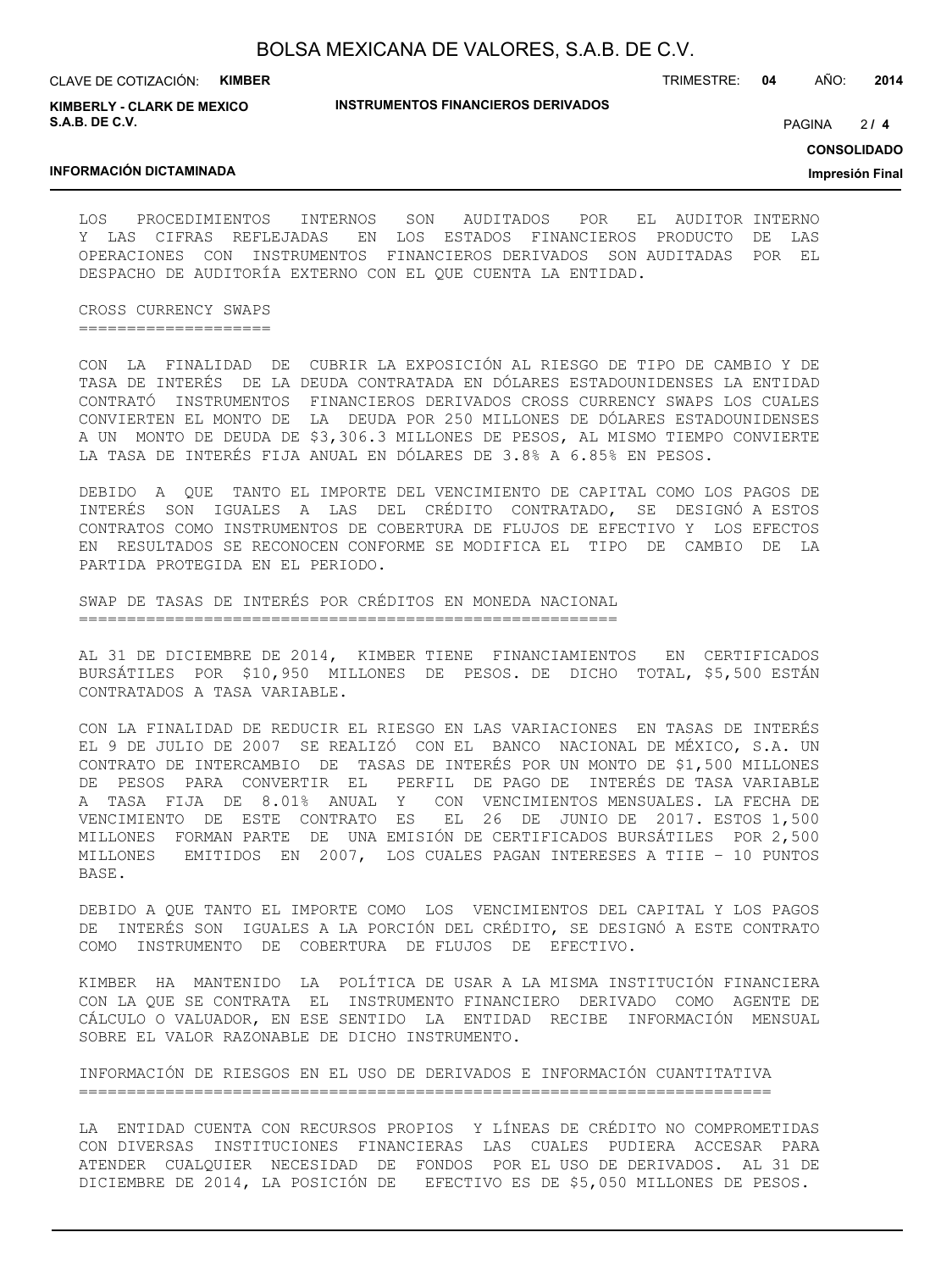**KIMBERLY - CLARK DE MEXICO S.A.B. DE C.V.**

**INFORMACIÓN DICTAMINADA**

#### **INSTRUMENTOS FINANCIEROS DERIVADOS**

TRIMESTRE: **04** AÑO: **2014**

 $3/4$ PAGINA **/ 4**

**CONSOLIDADO**

#### **Impresión Final**

A LA FECHA DE ESTE REPORTE NO SE HA IDENTIFICADO NINGÚN RIESGO O CONTINGENCIA FUTURA EN LA POSICIÓN DE LOS INSTRUMENTOS FINANCIEROS DERIVADOS, DE LA MISMA MANERA NO EXISTE NINGUNA EVENTUALIDAD O CAMBIO EN EL VALOR DE LOS SUBYACENTES QUE IMPLIQUE QUE EL USO DE LOS DERIVADOS ACTUALMENTE CONTRATADOS DIFIERA DE LOS ORIGINALMENTE CONTRATADOS NI QUE IMPLIQUE LA PÉRDIDA PARCIAL O TOTAL DE LAS COBERTURAS, POR LO TANTO, SE ESTIMA NO ASUMIR NUEVAS OBLIGACIONES CON RELACIÓN A ESTOS DERIVADOS.

EL VALOR RAZONABLE DE ESTOS CONTRATOS ES UN ACTIVO A LARGO PLAZO POR \$354.1 MILLONES DE PESOS DE CROSS CURRENCY SWAP Y UN PASIVO A LARGO PLAZO POR \$134.7 MILLONES DE PESOS DE SWAP DE TASAS DE INTERÉS Y LA CONTRAPARTIDA NETA DE IMPUESTOS SE PRESENTA COMO PARTE DE OTROS RESULTADOS INTEGRALES EN EL CAPITAL CONTABLE. DURANTE 2014 SE RECONOCIÓ UN EFECTO FAVORABLE EN LOS RESULTADOS DEL PERIODO POR \$309.0 MILLONES DE PESOS.

DURANTE EL TRIMESTRE, NO SE VENCIÓ NINGÚN INSTRUMENTO FINANCIERO DERIVADO. DE LA MISMA MANERA, NINGUNA LLAMADA DE MARGEN FUE RECIBIDA DURANTE DICHO PERIODO.

AL 31 DE DICIEMBRE DE 2014, NO SE HA PRESENTADO NINGÚN INCUMPLIMIENTO CON RELACIÓN A ESTOS INSTRUMENTOS FINANCIEROS DERIVADOS.

AUN CUANDO DICHOS INSTRUMENTOS FINANCIEROS DERIVADOS NO ESTÁ NI REMOTAMENTE CERCANO A LOS LÍMITES IMPUESTOS POR LA CNBV PARA PRESENTAR LA TABLA 1, ÉSTA SE ADJUNTA EN ARAS DE ACLARAR AÚN MÁS LA INFORMACIÓN A NUESTROS INVERSIONISTAS.

(CIFRAS EN MILLONES DE PESOS)

| TIPO<br>DE<br>VALOR                 | FINES<br>DE<br>DERIVADO, COBERT.<br>U OTROS | MONTO<br>NOCIONAL<br>/VALOR<br>NOMINAL | VALOR DEL ACTIVO<br>VARIABLE DE<br>REFERENCIA                   |       | VALOR<br>SUBYACENTE/ RAZONABLE   | MONTOS<br>DE<br>VENC.<br>POR | COLATERAL<br>/LINEAS DE<br>CREDITO/<br><b>VALORES</b> |
|-------------------------------------|---------------------------------------------|----------------------------------------|-----------------------------------------------------------------|-------|----------------------------------|------------------------------|-------------------------------------------------------|
| $\Omega$<br>CONTRATO                | FINES<br>TALES<br>COMO<br>NEGOCIAC.         |                                        | TRIM.                                                           | TRIM. | TRIM.<br>ACTUAL ANT. ACTUAL ANT. | TRIM. AÑO                    | DADOS EN<br>GARANTÍA                                  |
| CROSS<br><b>CURRENCY</b><br>SWAP    | COBER-<br>TURA<br>USD                       | \$250<br>MILL.<br>USD                  |                                                                 |       | $$-354.1 \$ 22.3 \t N/A$         |                              | N/A                                                   |
| SWAP<br>DE<br>TASA<br>DE<br>INTERÉS | COBER-<br>TURA                              |                                        | $$1,500$ TIEE TIIE $$134.7$ $$144.7$ N/A<br>$-0.10$ % $-0.10$ % |       |                                  |                              | N/A                                                   |
|                                     |                                             |                                        | ANÁLISIS DE SENSIBILIDAD Y CAMBIOS EN EL VALOR RAZONABLE        |       |                                  |                              |                                                       |

========================================================

DEBIDO A QUE LOS DERIVADOS CON LOS QUE CUENTA LA ENTIDAD AL CIERRE DEL EJERCICIO SON DERIVADOS DE COBERTURA, NO SE REQUIERE DE UN ANÁLISIS DE SENSIBILIDAD. INDEPENDIENTEMENTE DEL VALOR DEL SUBYACENTE, DEBIDO A QUE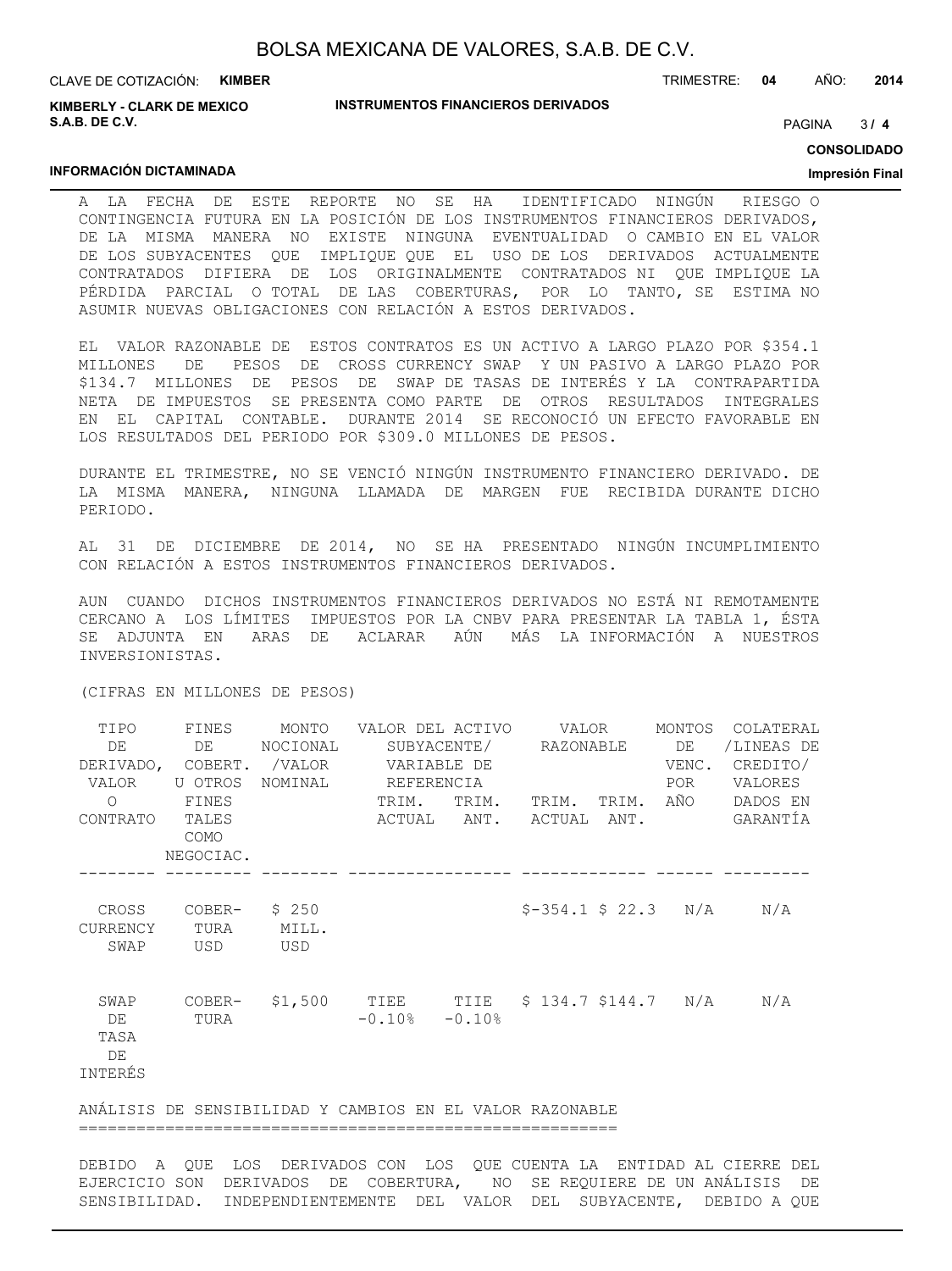| CLAVE DE COTIZACIÓN:<br><b>KIMBER</b>                      |                                                                         | AÑO:<br>TRIMESTRE:<br>2014<br>04 |
|------------------------------------------------------------|-------------------------------------------------------------------------|----------------------------------|
| <b>KIMBERLY - CLARK DE MEXICO</b><br><b>S.A.B. DE C.V.</b> | <b>INSTRUMENTOS FINANCIEROS DERIVADOS</b>                               | <b>PAGINA</b><br>414             |
|                                                            |                                                                         | <b>CONSOLIDADO</b>               |
| INFORMACIÓN DICTAMINADA                                    |                                                                         | Impresión Final                  |
| TANTO                                                      | EL IMPORTE COMO LOS VENCIMIENTOS DE CAPITAL Y LOS PAGOS DE INTERÉS SON  |                                  |
| HASTA SU VENCIMIENTO.                                      | IGUALES A LA PORCIÓN DEL CRÉDITO, DICHO DERIVADO ES EFECTIVO Y LO SERÁN |                                  |